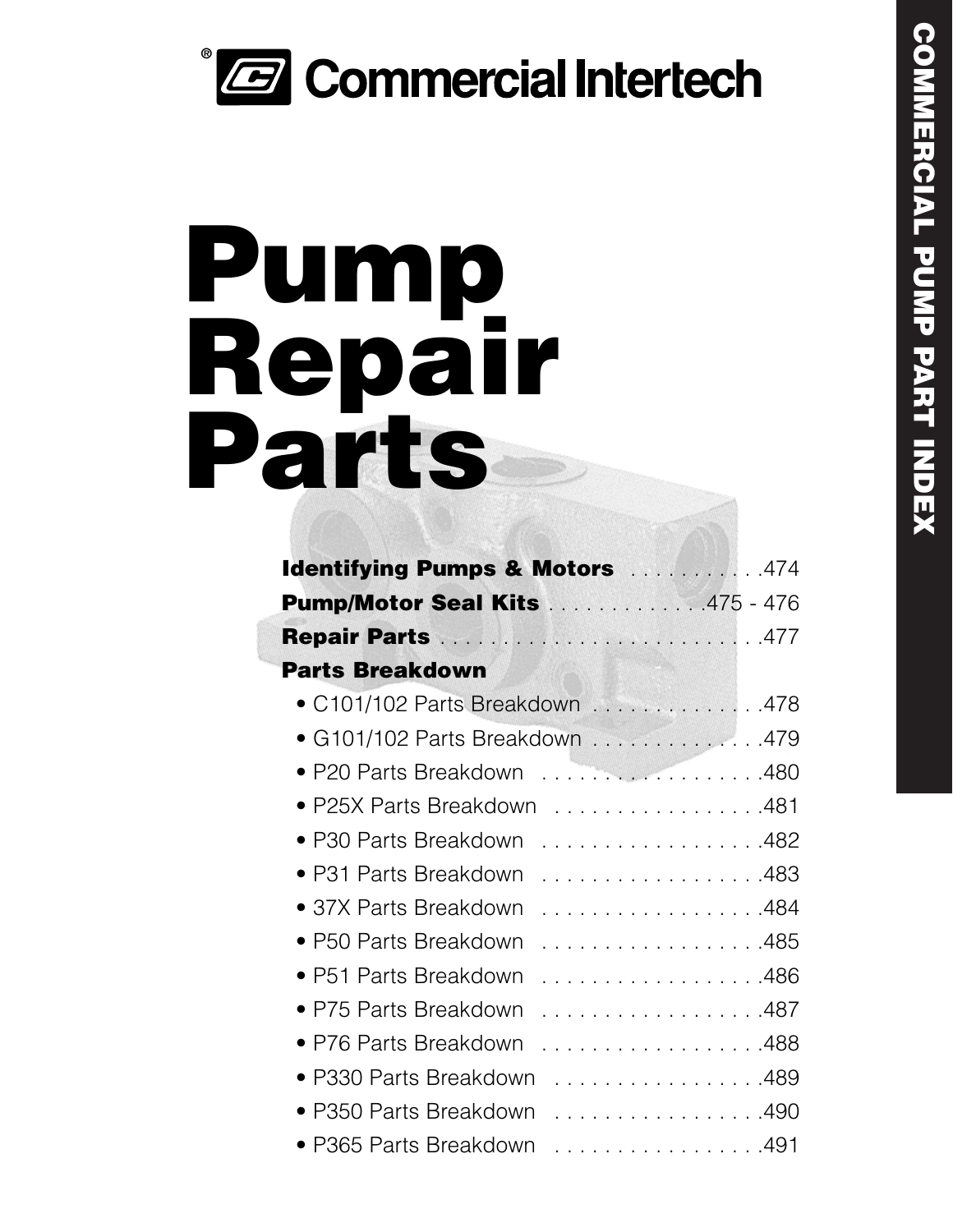### **By the Shape and Size of the Port End Cover**

1. Look at the Unit from the Port End, see which example it matches the closest. Include the Shape, Size, and **most importantly** the Bolt Pattern.

- 2. Measure the overall width of the Unit, then match the width to the chart beside the Port End you chose in step #1.
- 3. If there is not a "See Also" block on the chart you used, then you've identified the Unit. Otherwise move to step #4.

4. A Numbered Note marker will direct you to the next step or steps.

### **PORT END VIEW**





This is the only way to tell the difference between some Series.

**Series 31/51/76:** Assembled with Dowel Pins.

*Call Our Component Sales Team If You Need More Assistance.*

# **Identifying Commercial Gear Width Compared to Pump or Motor Housing Width**

1. Measure the gear housing width (See Illustration).

<del>→</del> WIDTH

2. Then match the housing width to the series of pump/motor you are using.

3. Check the chart for the nearest measurement (rounding up) to give you the proper gear width.



| <b>P20 Series</b>  |       |       |       |       |       |       |       |       |       |       |       |
|--------------------|-------|-------|-------|-------|-------|-------|-------|-------|-------|-------|-------|
| Gear Width         | 0.50" | 0.75" | 1.00" | 1.25" | 1.50" | 1.75" | 2.00" |       |       |       |       |
| Housing Width      | 1.25" | 1.50" | 1.75" | 2.00" | 2.25" | 2.50" | 2.75" |       |       |       |       |
| <b>P25X Series</b> |       |       |       |       |       |       |       |       |       |       |       |
| Gear Width         | 0.50" | 0.75" | 1.00" | 1.25" | 1.50" | 1.75" | 2.00" | 2.25" | 2.50" |       |       |
| Housing Width      | 1.25" | 1.50" | 1.75" | 2.00" | 2.25" | 2.50" | 2.75" | 3.00" | 3.25" |       |       |
| P30/P31 Series     |       |       |       |       |       |       |       |       |       |       |       |
| Gear Width         | 0.50" | 0.75" | 1.00" | 1.25" | 1.50" | 1.75" | 2.00" |       |       |       |       |
| Housing Width      | 1.25" | 1.50" | 1.75" | 2.00" | 2.25" | 2.50" | 2.75" |       |       |       |       |
| <b>P37X</b>        |       |       |       |       |       |       |       |       |       |       |       |
| Gear Width         | 0.25" | 0.50" | 0.75" | 1.00" | 1.25" | 1.50" | 1.75" | 2.00" | 2.25" | 2.50" | 3.00" |
| Housing Width      | 1.25" | 1.50" | 1.75" | 2.00" | 2.25" | 2.50" | 2.75" | 3.00" | 3.25" | 3.50" | 4.00" |
| P50/P51 Series     |       |       |       |       |       |       |       |       |       |       |       |
| Gear Width         | 0.50" | 0.75" | 1.00" | 1.25" | 1.50" | 1.75" | 2.00" | 2.25" | 2.50" |       |       |
| Housing Width      | 1.25" | 1.50" | 1.75" | 2.00" | 2.25" | 2.50" | 2.75" | 3.00" | 3.25" |       |       |

| <b>P75/P76</b>       |                               |       |       |       |       |       |       |       |       |       |  |
|----------------------|-------------------------------|-------|-------|-------|-------|-------|-------|-------|-------|-------|--|
| Gear Width           | 0.75"                         | 1.00" | 1.25" | 1.50" | 1.75" | 2.00" | 2.25" | 2.50" | 2.75" | 3.00" |  |
| <b>Housing Width</b> | 1.75"                         | 2.00" | 2.25" | 2.50" | 2.75" | 3.00" | 3.25" | 3.50" | 3.75" | 4.00" |  |
| P330 Series          |                               |       |       |       |       |       |       |       |       |       |  |
| Gear Width           | 0.50"                         | 0.75" | 1.25" | 1.50" | 1.75" | 2.00" |       |       |       |       |  |
| <b>Housing Width</b> | 1.00"                         | 1.25" | 1.75" | 2.00" | 2.25" | 2.50" |       |       |       |       |  |
| P350 Series          |                               |       |       |       |       |       |       |       |       |       |  |
| Gear Width           | 0.50"                         | 0.75" | 1.25" | 1.50" | 1.75" | 2.00" | 2.25" | 2.50" |       |       |  |
| <b>Housing Width</b> | 1.00"                         | 1.25" | 1.75" | 2.00" | 2.25" | 2.50" | 2.75" | 3.00" |       |       |  |
| P365 Series          |                               |       |       |       |       |       |       |       |       |       |  |
| Gear Width           | 0.75"                         | 1.25" | 1.50" | 1.75" | 2.00" | 2.25" | 2.50" |       |       |       |  |
| <b>Housing Width</b> | 1.25"                         | 1.75" | 2.00" | 2.25" | 2.50" | 2.75" | 3.00" |       |       |       |  |
| $^{\circ}$           | <b>B</b> Commercial Intertech |       |       |       |       |       |       |       |       |       |  |
|                      |                               |       |       |       |       |       |       |       |       |       |  |
|                      |                               |       |       |       |       |       |       |       |       |       |  |



Housing Width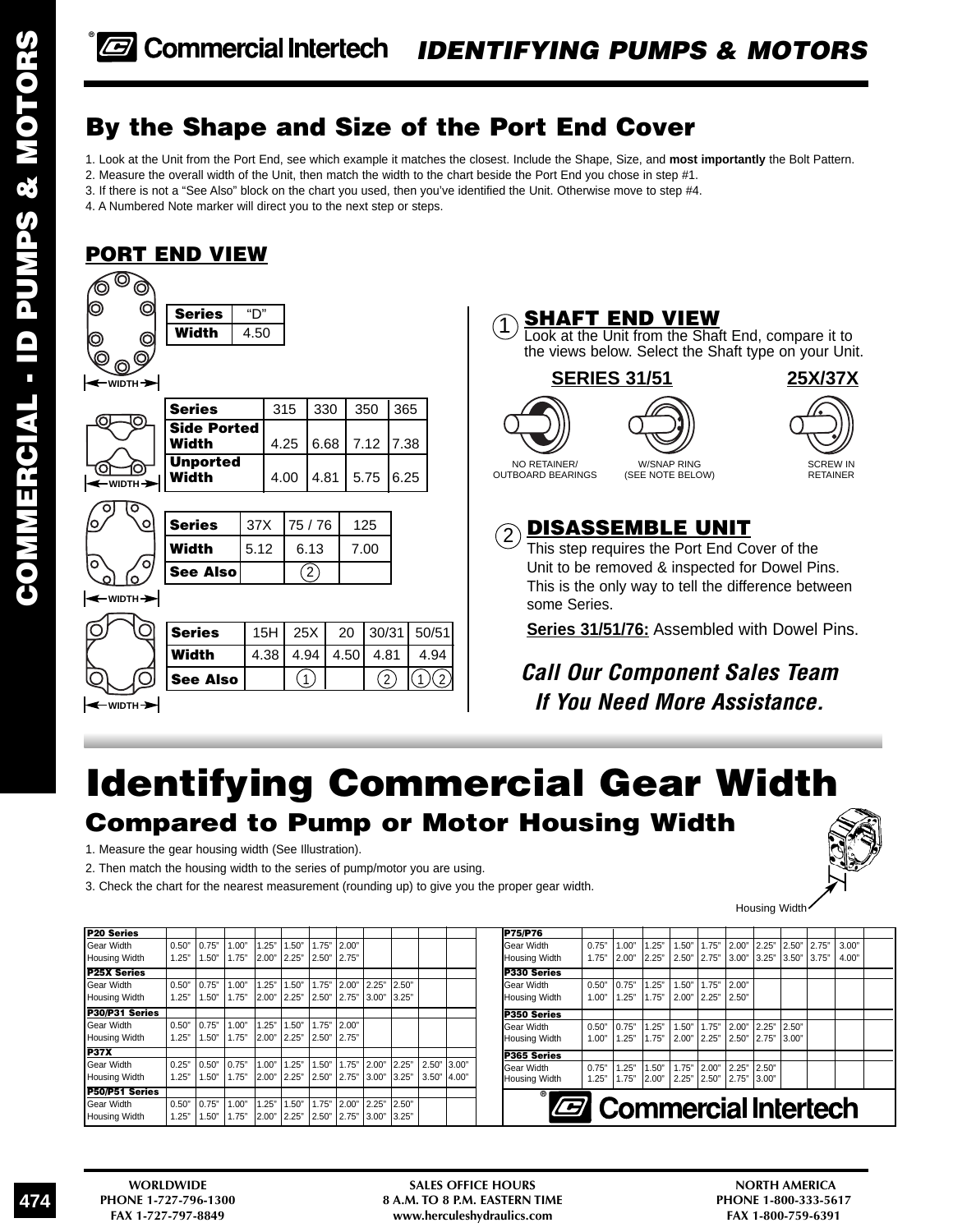### **Identify kits by using model and shaft end cover numbers. Example:**

|                                                           |                                              |                    |            | P25X 342BEOL25-25                                  |
|-----------------------------------------------------------|----------------------------------------------|--------------------|------------|----------------------------------------------------|
|                                                           | <b>Pump Model #</b>                          |                    | Sec #: 342 |                                                    |
|                                                           |                                              |                    | First #    | Last $#$                                           |
| <b>P20 Series</b><br>Part Number                          | Application                                  | <b>SEC First #</b> |            | <b>SEC Last #</b>                                  |
| <b>Pumps</b><br>CM-P20SPSK                                |                                              | All Pumps          |            |                                                    |
| <b>Motors</b><br>CM-M205SPSK                              |                                              | All Motors         |            |                                                    |
| <b>Multiple Section Pump/Motors</b><br>CM-MP20MSSK        | Note: Use 1 kit per section over single kit. |                    |            |                                                    |
| <b>25X Series</b>                                         |                                              |                    |            |                                                    |
| <b>Part Number</b>                                        | <b>Application</b>                           | <b>SEC First #</b> |            | SEC Last #                                         |
| <b>Pumps</b><br>CM-P25SBSKTI                              | Type I, Single Bearing                       | 1, 2, 3            |            | 00, 01, 02, 03, 06, 40, 41, 42, 78, 79, 97, 98     |
| CM-P25SBSKT2                                              | Type II, Single Bearing                      | 1, 2, 3            |            | 04, 05, 07                                         |
| CM-P25DBSK                                                | Type II, Double Bearing                      | 6, 8               |            | 00, 42, 78, 97, 98                                 |
| <b>Motors</b><br>CM-M25SBSKT1                             | Type I, Single Bearing                       | 7, 9               |            | 00, 01, 02, 03, 06, 40, 41, 42, 78, 79, 95, 97, 98 |
| CM-M25SBSKT2                                              | Type II, Single Bearing                      | 7, 9               |            | 04, 05, 07                                         |
| CM-M25DBSK                                                | Type II, Double Bearing                      | 8                  |            | 00, 42, 47, 78, 97, 98                             |
| <b>Multiple Section Pumps &amp; Motors</b><br>CM-MP25MSSK | Note: Use 1 Kit per section over single kit. |                    |            |                                                    |
| <b>30 Series</b>                                          |                                              |                    |            |                                                    |
| <b>Part Number</b>                                        | <b>Application</b>                           | <b>SEC First #</b> |            | <b>SEC Last #</b>                                  |
| <b>Pumps</b><br>CM-P30SPSK                                |                                              | $1 - 6$            |            | $05 - 97$                                          |
| <b>Motors</b><br>CM-M30SPSK                               |                                              | $8 - 9$            |            | $05 - 94$                                          |
| <b>Multiple Section Pumps &amp; Motors</b><br>CM-MP30MSSK | Note: Use 1 Kit per section over single kit. |                    |            |                                                    |
| <b>37X Series</b>                                         |                                              |                    |            |                                                    |
| <b>Part Number</b>                                        | <b>Application</b>                           | SEC First #        |            | SEC Last #                                         |
|                                                           |                                              |                    |            | 11, 12, 23, 42, 63, 77, 78, 81, 97                 |
| <b>Pumps</b>                                              |                                              |                    |            |                                                    |
| CM-P37SBSK<br>CM-P37DBSK                                  | Type I, Single Bearing                       | 1, 2, 3<br>6       |            |                                                    |
| <b>Motors</b>                                             | Type II, Double Bearing                      |                    |            | 11, 42, 78                                         |
| CM-M37SBSK                                                | Type I, Single Bearing                       | 7, 9               |            | 11, 12, 23, 42, 63, 78, 81, 97, 98                 |

CM-MP37MSSK Note: Use 1 Kit per section over single kit.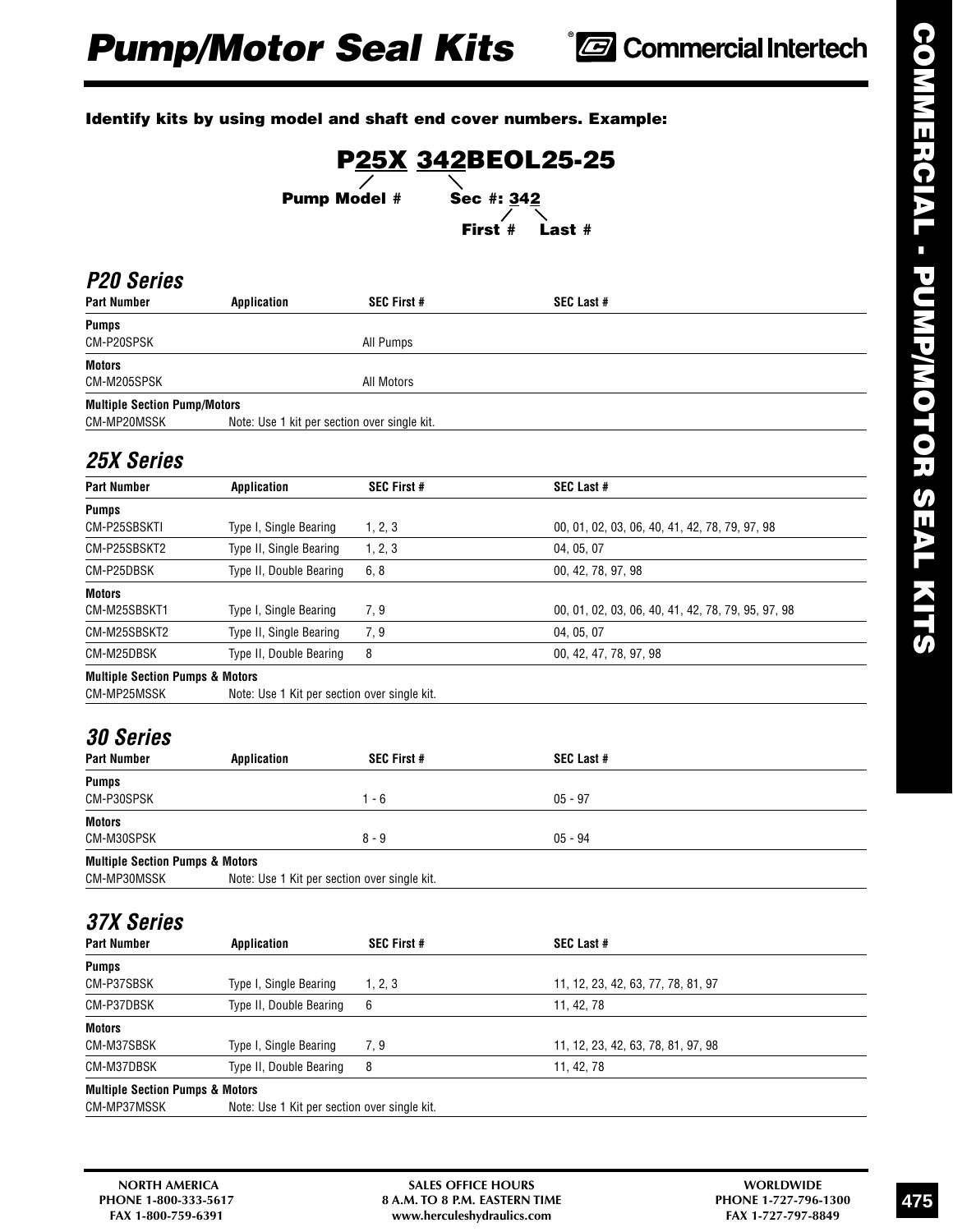### **Identify kits by using model and shaft end cover numbers. Example:**

**WORLDWIDE SALES OFFICE HOURS NORTH AMERICA P25X 342BEOL25-25 Pump Model # Sec #: 342 First # Last #** *50 Series* Part Number **Application** SEC First # SEC Last # **Pumps** CM-P50SPSK 00 - 98 **Motors** CM-M50SPSK 8, 9 00 - 98 **Multiple Section Pumps & Motors** CM-MP50MSSK Note: Use 1 kit per section over single kit. *75 Series* Application SEC First # SEC Last # **Pumps** CM-P75SPSK 1 - 6 42 - 98 **Motors** CM-M75SPSK 8, 9 42 - 98 **Multiple Section Pumps & Motors** CM-MP75MSSK Note: Use 1 kit per section over single kit. *330 Series* Part Number **Application** SEC First # SEC Last # **Pumps** CM-P330SPSK All Pumps **Motors** CM-M330SPSK All Motors **Multiple Section Pumps** CM-P330MSSK Note: Use 1 kit per section over single kit. *350 Series* Part Number **Application** SEC First # SEC Last # **Pumps** CM-P350SPSK All Pumps **Motors** CM-M350SPSK All Motors **Multiple Section Pumps** CM-P350MSSK Note: Use 1 kit per section over single kit. *365 Series* **Part Number Application SEC First # SEC Last # Pumps** CM-P365SPSK All Pumps **Motors** CM-M365SPSK All Motors **Multiple Section Pumps** CM-P365MSSK Note: Use 1 kit per section over single kit.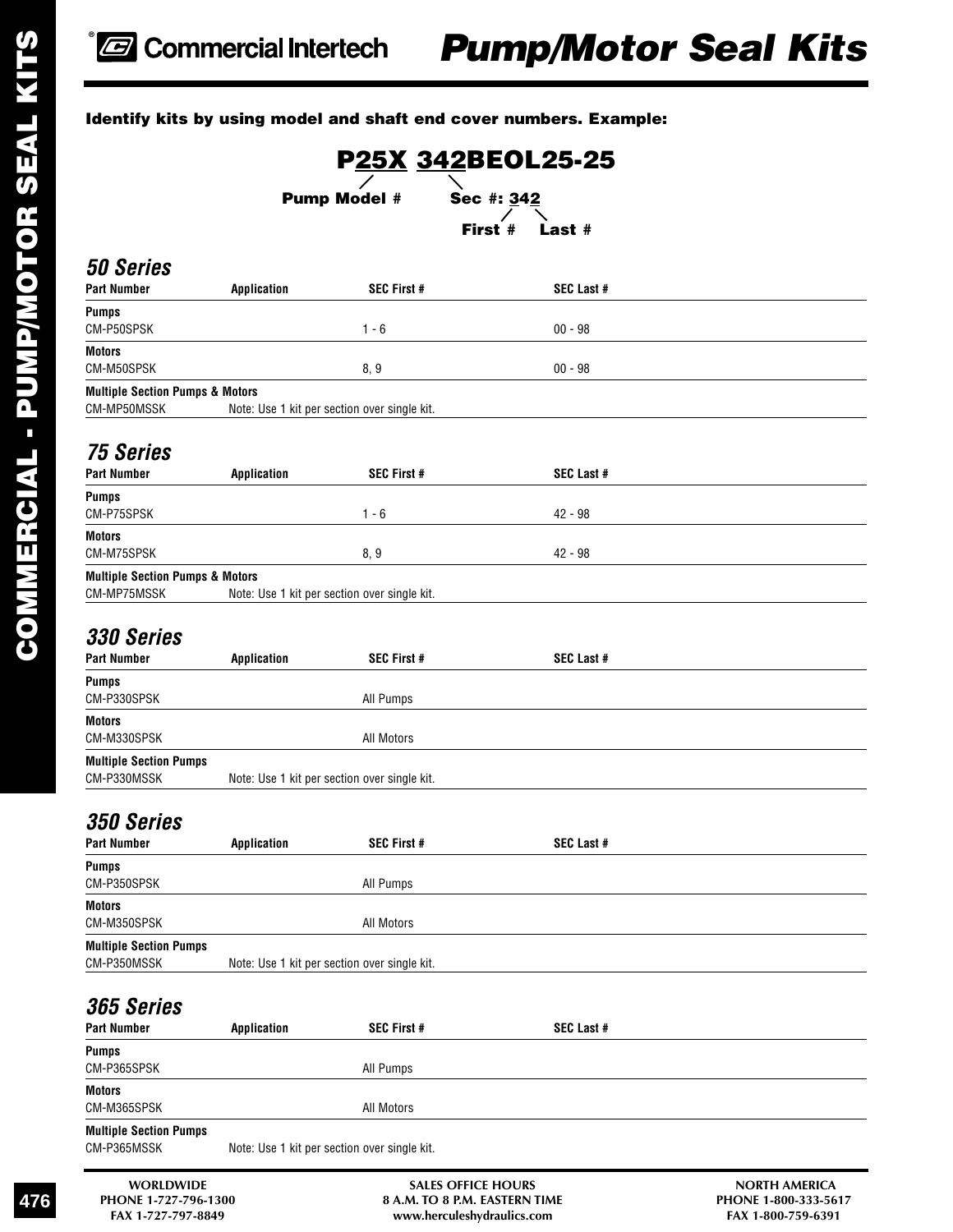# **Standard Series Pump Parts**

### *25X Series*

| <b>Description</b>      | <b>Engineering #</b> | <b>Part Number</b> |
|-------------------------|----------------------|--------------------|
| <b>Retainer Ring</b>    | W1072                | CM-391 2581 009    |
| Seal Retainer           | SA1669               | CM-391 2584 016    |
| Seal                    | X73-37-13            | CM-391 2883 055    |
| 0 Ring                  | L3006-26             | CM-391 2881 120    |
| <b>Roller Bearing</b>   | X126-8               | CM-391 0384 008    |
| <b>Check Assemblies</b> | M1391K               | CM-391 3681 001    |
| <b>Shaft Bushing</b>    | AH2010               | CM-391 0481 002    |
| <b>Conical Spring</b>   | A1327-182            | CM-391 3581 176    |
| Bearing                 | S <sub>1032</sub>    | CM-391 0381 905    |
| 0 Ring                  | UB3006-244           | CM-391 2884 021    |
| <b>Thrust Plate</b>     | Y1058                | CM-391 2185 912    |

### *37X Series*

| <b>Description</b>      | <b>Engineering #</b> | <b>Part Number</b> |
|-------------------------|----------------------|--------------------|
| <b>Retainer Ring</b>    | V1072                | CM-391 2581 008    |
| Seal Retainer           | RA1669               | CM-391 2548 015    |
| Double Lip Seal         | X73-37-10            | CM-391 2883 052    |
| 0 Ring                  | L3006-33             | CM-391 2881 127    |
| <b>Tapered Bearing</b>  | X126-6               | CM-391 0384 006    |
| <b>Bushing</b>          | AG2010               | CM-391 0481 001    |
| Spring                  | A1327-177            | CM-391 3581 172    |
| <b>Check Assemblies</b> | M1391K               | CM-391 3681 001    |
| <b>Roller Bearings</b>  | R <sub>1032</sub>    | CM-391 0381 904    |
| Thrust Plate            | X1058                | CM-391 2185 909    |
| Gasket Seal             | UB3006-249           | CM-391 2884 023    |
| <b>Roll Pins</b>        | X115-20              | CM-391 2084 020    |
| <b>Shaft Bushing</b>    | AW2010               | CM-391 0481 004    |
| Seal Retainer           | MA1072               | CM-391 2581 004    |
| Hi-Pressure Seal        | X73-50-1             | CM-391 2883 094    |

### *P20/30/31 Series*

| <b>Description</b>      | <b>Engineering #</b> | <b>Part Number</b> |
|-------------------------|----------------------|--------------------|
| Snap Ring               | X134-206             | CM-391 2686 063    |
| <b>Outboard Bearing</b> | X69-40               | CM-391 0381 040    |
| Seal (pump)             | X73-37-16            | CM-391 2883 058    |
| <b>Check Assemblies</b> | M1391K               | CM-391 3681 001    |
| Plug                    | T1391                | CM-391 2286 004    |
| Spacer                  | VB1669-2             | CM-391 3383 069    |
| Seal Retainer           | AE1669               | CM-391 3381 040    |
| Hi Pressure Seal        | X73-50-9             | CM-391 2883 119    |
| <b>Ring Seals</b>       | LB1669-1             | CM-391 2585 006    |
| <b>Roller Bearings</b>  | Y1032                | CM-391 0381 906    |
| <b>Thrust Plates</b>    | AA1058               | CM-391 2185 913    |

### *P50/51 Series*

| <b>Description</b>      | <b>Engineering #</b> | <b>Part Number</b> |
|-------------------------|----------------------|--------------------|
| Snap Ring               | X134-283             | CM-391 2686 065    |
| Outboard Bearing        | X69-58               | CM-391 0381 077    |
| Seal (pump)             | X73-37-17            | CM-391 2883 103    |
| <b>Check Assemblies</b> | M1391K               | CM-391 3681 001    |
| Plug                    | T1391                | CM-391 2286 004    |
| Spacer                  | VB1669-1             | CM-391 3383 018    |
| Seal Retainer           | AC1669               | CM-391 3383 020    |
| Hi Pressure Seal        | X73-50-8             | CM-391 2883 115    |
| <b>Ring Seals</b>       | NB1669-1             | CM-391 2585 009    |
| <b>Roller Bearings</b>  | S1032                | CM-391 0381 905    |
| <b>Thrust Plates</b>    | Y1058                | CM-391 2185 912    |
|                         |                      |                    |

### *P75/76 Series*

| <b>Part Number</b> |
|--------------------|
| CM-391 2686 025    |
| CM-391 0381 078    |
| CM-391 3383 018    |
| CM-391 2584 051    |
| CM-391 2881 457    |
| CM-391 2883 052    |
| CM-391 2883 094    |
| CM-391 3681 001    |
| CM-391 2286 004    |
| CM-391 2585 011    |
| CM-391 0381 904    |
| CM-391 2882 084    |
| CM-391 2185 920    |
|                    |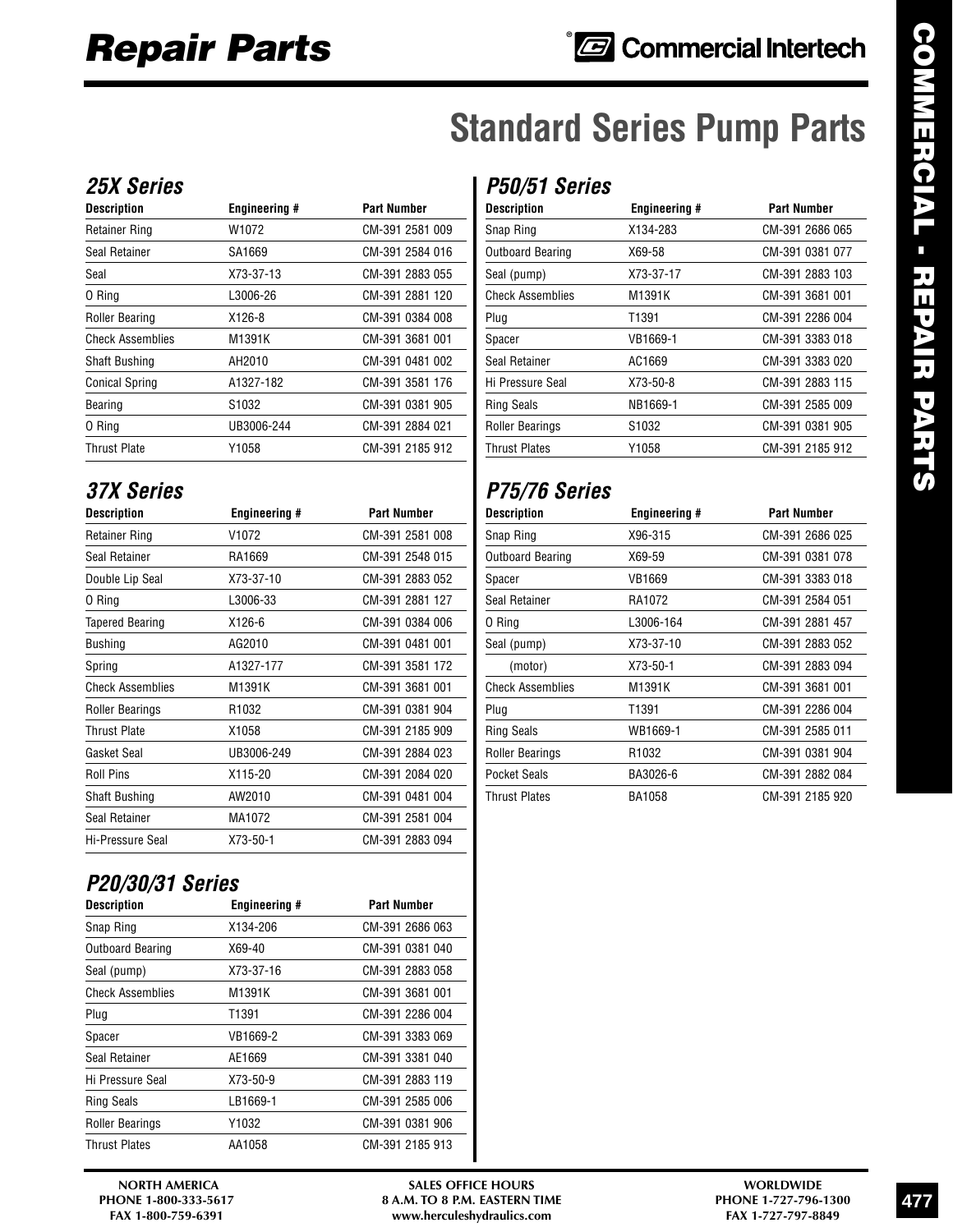# **C101/C102 Parts Breakdown Typical Parts**

Seal Kit for C101 - CM-HC101 Seal Kit for C102 - CM-HC102



| Item | <b>Description</b>  | Part No.     | Req. | ltem   | <b>Description</b>    |       | Part No.     | Req. | Item | <b>Description</b>                                | Part No.            | Req.           |
|------|---------------------|--------------|------|--------|-----------------------|-------|--------------|------|------|---------------------------------------------------|---------------------|----------------|
|      | Hex Nut             | 391-1451-076 | 4    | 15     | Gear                  | 2"    | 314-8020-100 |      | 27   | Washer                                            | 391-3784-029 4      |                |
| 2    | Washer              | 391-3784-028 | 8    |        | Housing               | 21/2" | 314-8025-100 |      | 28   | Cap Screw 2"                                      | 391-1401-111        | 4              |
| З    | Bracket (optional)  | 314-0100-005 |      | 16*    | <b>Port End Cover</b> |       |              |      |      |                                                   | 2 1/2" 391-1401-110 | $\overline{4}$ |
| 5    | Snap Ring           | 391-2681-493 | 2    | $17^*$ | Valve Spool           |       |              |      | 29   | Cap Screw                                         | 391-1401-082        | $\overline{A}$ |
| 6    | Lip Seal            | 391-2883-096 | 2    | 18     | "O" Ring              |       | 391-2881-103 |      | 30   | Sleeve (optional)                                 | 391-3283-052        |                |
|      | Shaft End Cover     | 314-5039-201 |      |        | 19A Wiper Ring        |       | 391-2883-147 |      | 31   | Pipe Plug - 1" NPT 391-2282-006                   |                     |                |
| 8    | <b>Ring Seal</b>    | 391-2585-009 | 4    | 19     | Retainer Ring         |       | 391-3782-126 |      | 32   | Spool End Cap                                     | 391-1881-073        |                |
| 9    | Roller Bearing      | 391-0381-905 | 4    | 20     | Snap Ring             |       | 391-2688-003 |      | 33   | Spiral Pin                                        | 391-2085-009        |                |
| 10.  | <b>Thrust Plate</b> | 391-2185-916 | 2    | 21     | Detent Cap            |       | 314-0100-003 |      | 34   | Bracket                                           | 391-0981-010        |                |
| 11   | Pocket Seals        | 391-2882-050 | 12   | 22     | Detent Ball           |       | 391-0282-009 |      | 35   | Socket Hd.                                        | 391-1402-063        | $\overline{2}$ |
| 12.  | Gear Set 2"         | 314-2920-640 |      | 23     | Detent Spring         |       | 391-3581-383 |      |      | Cap Screw                                         |                     |                |
|      | 21/2"               | 314-2925-640 |      | 24     | ∟ock Washer           |       | 391-3788-002 |      | 36   | Handle Ass'y                                      | 355-9100-009        | $\mathbf{1}$   |
| 13.  | Shaft Key           | 391-1781-021 |      | 25     | Detent Retainer       |       | 391-2583-079 |      |      | (optional)                                        |                     |                |
| 14.  | Gasket Seal         | 391-2884-021 | 2    | 26     | <b>Relief Valve</b>   |       | 355-9001-067 |      |      | * Items 16, 17 M and N are not serviceable parts. |                     |                |
|      |                     |              |      |        |                       |       |              |      |      |                                                   |                     |                |

**WORLDWIDE SALES OFFICE HOURS NORTH AMERICA** PHONE 1-727-796-1300 **8 A.M. TO 8 P.M. EASTERN TIME** PHONE 1-800-333-561<br>FAX 1-727-797-8849 www.herculeshydraulics.com FAX 1-800-759-6391  $www. herculeshydraulics.com$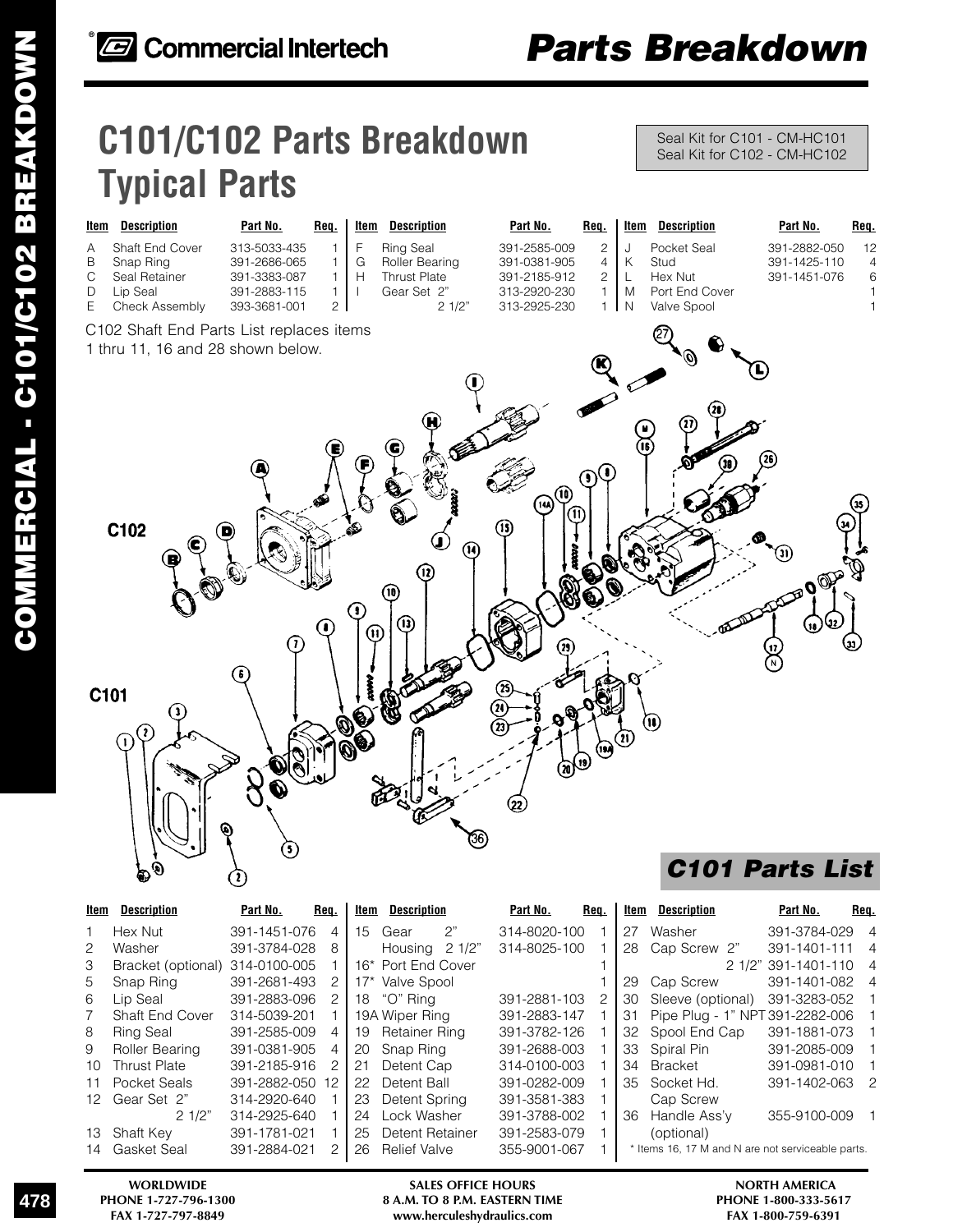## *<u><b>* Commercial Intertech</u>

Seal Kit for G101 - CM-HG101 Seal Kit for G102 - CM-HG102

# **G101/G102 Parts Breakdown Typical Parts List**



### A Shaft End Cover 308-5030-201 1 B Lip Seal 391-2883-119 1 C Seal Retainer 391-3381-040 1 D Spacer 391-3383-069 1<br>E Snap Ring 3912686-063 1 E Snap Ring 3912686-063 1 F Checks 391-3681-001 2 G Ring Seal 391-2585-006 2 H Roller Bearing 391-0381-906 4 I Thrust Plate 391-2185-913 2 J Pocket Seal 391-2882-086 12 K Gear Set 3/4" 312-2907-130 1 1 1/2" 312-2915-230 1 2" 312-2920-230 1 **Item Description Part No. Req.**

G102 Shaft End Parts List replaces items 1 thru 8 in G101 Parts List below.

|                 | Req. | Item | <b>Description</b>  |       | Part No.     | Reg.           |
|-----------------|------|------|---------------------|-------|--------------|----------------|
|                 |      | 26   | Cap Screw           |       | 391-1433-020 | $\overline{c}$ |
|                 |      | 27   | Detent Ball         |       | 391-0282-009 | $\mathbf{1}$   |
| $-014$          | 2    | 28   | Spring              |       | 391-3581-383 | 1              |
| $-072$          |      | 29   | Lock Washer         |       | 391-3788-002 | 1              |
| 5-009           |      | 30   | Detent Retainer     |       | 391-2583-079 | 1              |
| $-007$          |      | 31   | <b>Relief Valve</b> |       | 355-9001-197 | 1              |
| 2-063           | 2    | 32   | Cap Screw           | 3/4"  | 391-1401-395 | $\overline{4}$ |
| $3 - 124$       |      |      |                     | 11/2" | 391-1401-381 | 4              |
| $-485$          |      |      |                     | 2"    | 391-1401-382 | $\overline{4}$ |
| $-136$          |      | 33   | Washer              |       | 391-3782-146 | 4              |
| $-212$          |      | 34   | Sleeve (optional)   |       | 391-3283-052 | 1              |
| 2-137           |      | 35   | Pipe Plug           |       | 391-2282-003 | 1              |
| 10 <sup>2</sup> | ٠    |      |                     |       |              |                |

### *G101 Parts List*

|    | <b>Description</b><br>ltem | Part No.<br>Req. |    | ltem<br><b>Description</b>  | Part No.     | Req. | ltem | <b>Description</b>  | Part No.     | Req. |
|----|----------------------------|------------------|----|-----------------------------|--------------|------|------|---------------------|--------------|------|
|    | Snap Ring                  | 391-2681-487     | 2  | Port End Cover<br>12        |              |      | 26   | Cap Screw           | 391-1433-020 | 2    |
| 2  | Lip Seal                   | 391-2883-119     | 2  | 13<br>Spool                 |              |      | 27   | Detent Ball         | 391-0282-009 |      |
| 3  | Shaft End Cover            | 308-5016-201     |    | <b>Quad Ring Seal</b><br>14 | 391-1985-014 | 2    | 28   | Spring              | 391-3581-383 |      |
| 4  | <b>Ring Seal</b>           | 391-2585-006     | 4  | Spool End Cap<br>15         | 391-1881-072 |      | 29   | Lock Washer         | 391-3788-002 |      |
| 5. | Roller Bearing             | 391-0381-906     | 4  | Spiral Pin<br>16            | 391-2085-009 |      | 30   | Detent Retainer     | 391-2583-079 |      |
| 6  | Pocket Seal                | 391-2882-086     | 12 | <b>Bracket</b><br>17        | 391-0981-007 |      | 31   | <b>Relief Valve</b> | 355-9001-197 |      |
|    | Thrust Plate               | 391-2185-913     | 2  | Skt Hd Cap Screw<br>18      | 391-1402-063 | 2    | 32   | Cap Screw<br>3/4"   | 391-1401-395 | 4    |
| 8  | Gear Set<br>3/4"           | 312-2907-842     |    | Cover Plate<br>19           | 391-2183-124 |      |      | 11/2"               | 391-1401-381 | 4    |
|    | 11/2"                      | 312-2915-842     |    | <b>Retaining Ring</b><br>20 | 391-2681-485 |      |      | 2"                  | 391-1401-382 | 4    |
|    | 2"                         | 312-2920-842     |    | Spring Guide<br>21          | 391-1642-136 |      | 33   | Washer              | 391-3782-146 | 4    |
| 9  | Key                        | 391-1781-021     |    | Spring<br>22                | 391-3581-212 |      | 34   | Sleeve (optional)   | 391-3283-052 |      |
|    | Gasket Seal<br>10          | 391-2884-019     | 2  | Spring Guide<br>23          | 39101642-137 |      | 35   | Pipe Plug           | 391-2282-003 |      |
|    | 3/4"<br>Gear<br>11         | 308-8007-901     |    | Retaining Ring<br>24        | 391-2681-486 |      |      |                     |              |      |
|    | 11/2"<br>Housing           | 308-8015-901     |    | 25A End Cap                 | 308-4000-100 |      |      |                     |              |      |
|    |                            | 308-8020-901     |    | End Cap<br>25               | 308-4000-102 |      |      |                     |              |      |
|    |                            |                  |    |                             |              |      |      |                     |              |      |

**NORTH AMERICA SALES OFFICE HOURS WORLDWIDE PHONE 1-800-333-5617 8 A.M. TO 8 P.M. EASTERN TIME PHONE 1-727-796-1300**  $www. herculeshydraulics.com$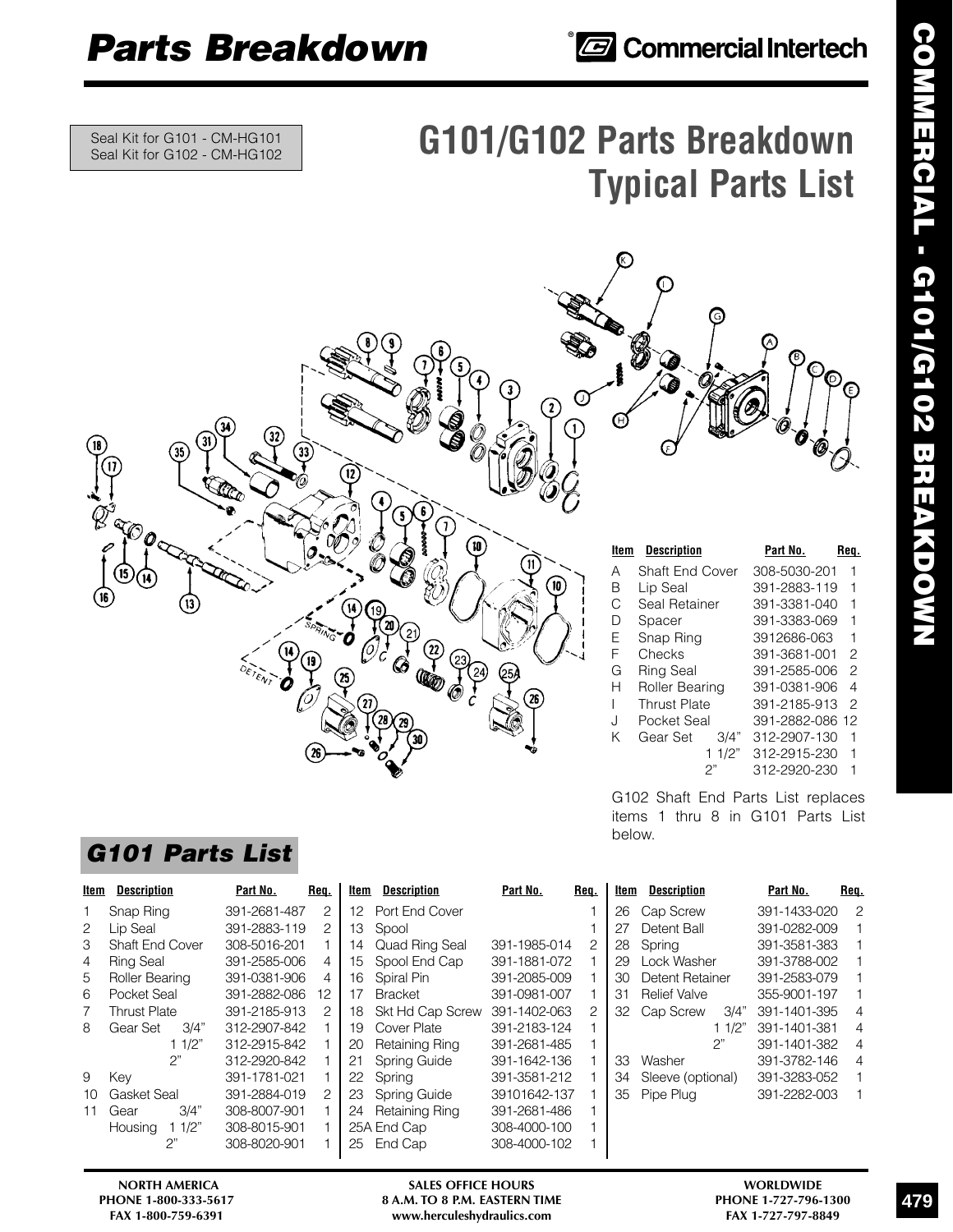# **P20 Parts Breakdown Typical Parts List**

### **Note:**

**This page shows the typical arrangement of a 2-section unit. It may not be pictorially correct and is not to scale.**

**Plug 5 in position B gives clockwise rotation.**

**Plug 5 in position A gives counter-clockwise rotation.**

**Check valves in both positions give bi-directional rotation.**



| <b>Item</b> | <b>Description</b>                   | <b>Part Number</b> | <b>Item</b> | <b>Description</b>      | <b>Part Number</b> |
|-------------|--------------------------------------|--------------------|-------------|-------------------------|--------------------|
|             | Snap Ring                            | CM-391-2686-063    | 11          | Gasket Seals            | 580-239            |
| 2           | Outboard Bearing                     | CM-391-0381-040    | 12          | Gear Housing            | See Option List    |
| З           | Seal                                 | CM-391-2883-058    | 13          | <b>Bearing Carrier</b>  | See Option List    |
| 4           | Shaft End Cover                      | See Option List    | 14          | <b>Connecting Shaft</b> | See Option List    |
| 5           | Check Assemblies or Plug             | CM-391-3681-001    | 15          | Matched Gear Set        | See Option List    |
| 6           | <b>Ring Seals</b>                    | CM-391-2585-006    | 16          | Gear Housing            | See Option List    |
|             | Roller Bearings                      | CM-391-0381-906    | 17          | Port End Cover          | See Option List    |
| 8           | Pocket Seals                         |                    | 18          | Washers                 |                    |
| 9           | <b>Thrust Plates</b>                 | CM-391-2185-913    | 19          | Studs or Cap Screws     |                    |
| 10          | Integral Drive Shaft<br>and Gear Set | See Option List    | 20          | <b>Nuts</b>             |                    |

480

**WORLDWIDE SALES OFFICE HOURS NORTH AMERICA** PHONE 1-727-796-1300 **8 A.M. TO 8 P.M. EASTERN TIME** PHONE 1-800-333-561<br>FAX 1-727-797-8849 **RAX 1-800-759-6391**  $www. herculeshydraulics.com$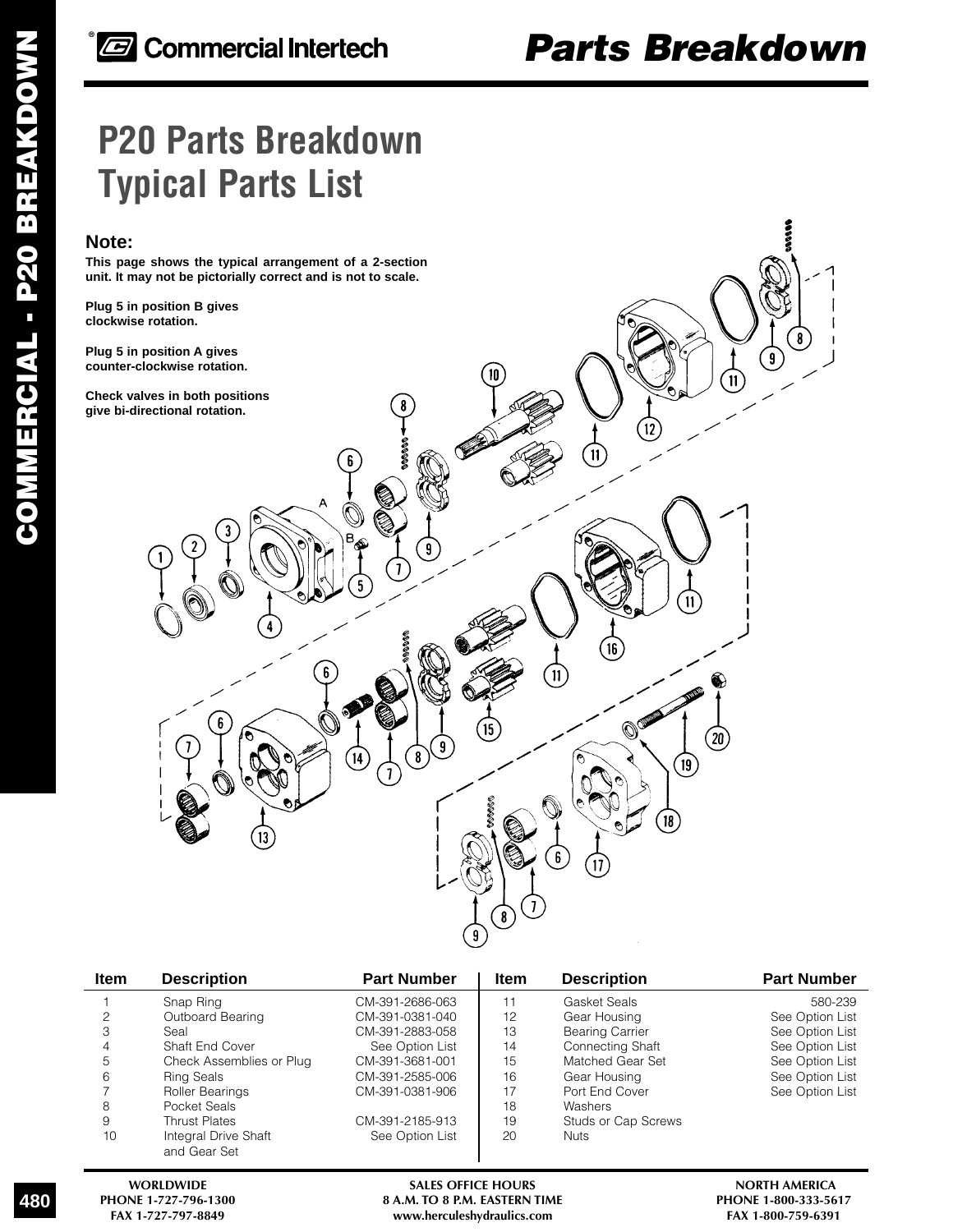### **Note: 25X Parts Breakdown Typical Parts List**

**Commercial Model 25X tandem pumps and motors can be furnished with either the Type I or Type II shaft. The Type II shaft is used with a thrust bearing and a needle bearing in place of the tapered roller bearing used in the Type I, in order to provide for the 6 bolt — 25 /8" dia. pilot shaft end cover. Subassemblies are not interchangeable.**

**Due to a change in seals, items 31 and 35 are no longer applicable and have been deleted on this exploded view.**

|    | <b>Item Description</b>       | <b>Part Number</b> |    | <b>Item Description</b> | Part Number     |     | <b>Item Description</b> | Part Number     |
|----|-------------------------------|--------------------|----|-------------------------|-----------------|-----|-------------------------|-----------------|
|    | Retainer Ring                 | CM-391-2581-009    | 25 | Thrust Washer           |                 | 50  | Roll Pin                |                 |
| 2  | Seal Retainer                 | CM-391-2584-016    | 26 | Shaft End Cover         |                 | 51  | Shaft Bushing           |                 |
| 3  | Double Lip Seal               | CM-391-2883-055    | 27 | Needle Bearing          |                 | 52  | <b>Bearing Carrier</b>  |                 |
| 4  | "O" Ring                      | CM-391-2881-120    | 28 | Bearing & Seal Retainer |                 | 53  | <b>Connection Shaft</b> |                 |
| 5  | Bearing Cup                   |                    | 29 | "O" Ring                |                 | 54  | Spacer                  |                 |
| 6  | Tapered Bearing               | CM-391-0384-008    | 30 | Back-up Ring            |                 | 55  | Roll pin                |                 |
|    | Key                           |                    | 32 | Drive Shaft             |                 | 56  | <b>Shaft Bushings</b>   |                 |
| 8  | Drive Shaft                   |                    | 33 | Snap Ring Retainer      |                 | 57  | Roller Bearings         |                 |
| 9  | Shaft End Cover               |                    | 34 | Snap Ring               |                 | 58  | Pocket Seal             |                 |
| 10 | <b>Check Assemblies</b>       | CM-391-3681-001    | 36 | Bronze Shaft Bushing    | CM-391-0481-002 | 59  | <b>Thrust Plate</b>     | CM-391-2185-912 |
| 11 | Motor Shaft Seal              |                    | 37 | Conical Spring          | CM-391-3581-176 | 60  | Connecting Stud         |                 |
| 12 | Seal Retainer                 |                    | 38 | Roller Bearings         |                 | 61  | Lock Nut                |                 |
| 13 | "O" Ring                      |                    | 39 | Pocket Seal             |                 | 62  | "O" Ring Gasket         | CM-391-2884-021 |
| 14 | Drive Shaft                   |                    | 40 | <b>Thrust Plate</b>     | CM-391-2185-912 | 63  | Gear Housing            |                 |
| 15 | Spacer                        |                    | 41 | "O" Ring Gasket         | CM-391-2884-021 | 64  | "O" Ring Gasket         | CM-391-2884-021 |
| 16 | Snap Ring                     |                    | 42 | Gear Housing            |                 | 65  | Drive Gear              |                 |
| 17 | Spirolox Snap Ring            |                    | 43 | "O"Ring Gasket          | CM-391-2884-021 | 66  | Driven Gear             |                 |
| 18 | Double Lip Seal               |                    | 44 | Drive Gear              |                 | 67  | Thrust plate            | CM-391-2185-912 |
| 19 | Bearing and Seal Retainer     |                    | 45 | Driven Gear             |                 | 68  | Pocket Seal             |                 |
| 20 | Needle Bearing                |                    | 46 | <b>Thrust Plate</b>     | CM-391-2185-912 | 69  | Roller Bearings         |                 |
| 21 | "O" Ring                      |                    | 47 | Pocket Seal             |                 | 170 | Port End Cover          |                 |
| 22 | <b>Thrust Bearing Race</b>    |                    | 48 | Roller Bearings         | CM-391-0381-905 | 71  | Washer                  |                 |
| 23 | <b>Thrust Bearing Rollers</b> |                    | 49 | Spacer                  |                 | 72  | Stud                    |                 |
| 24 | Drive Shaft                   |                    |    |                         |                 | 173 | Hex Nut                 |                 |

51

53

NORTH AMERICA **SALES OFFICE HOURS** SALES OF THE SALES OF THE SALES OF THE SALES OF THE SALES OF THE SALES OF THE SALES OF THE SALES OF THE SALES OF THE SALES OF THE SALES OF THE SALES OF THE SALES OF THE SALES OF THE SALES **PHONE 1-800-333-5617 8 A.M. TO 8 P.M. EASTERN TIME PHONE 1-727-796-1300**  $www. herculeshydraulics.com$ 

**COMMERCIAL - 25X BREAKDOWN** 

# TYPE<br>SMALLER **MOTOR** TYPE I **MOTOR** TYPE II SHAFT<br>1" DIAMETER AND S. 11 **A11EB TYPE II SHAFT**<br>LARGE**R THAN 1"** IN DIAMETER **PIIA** 32 17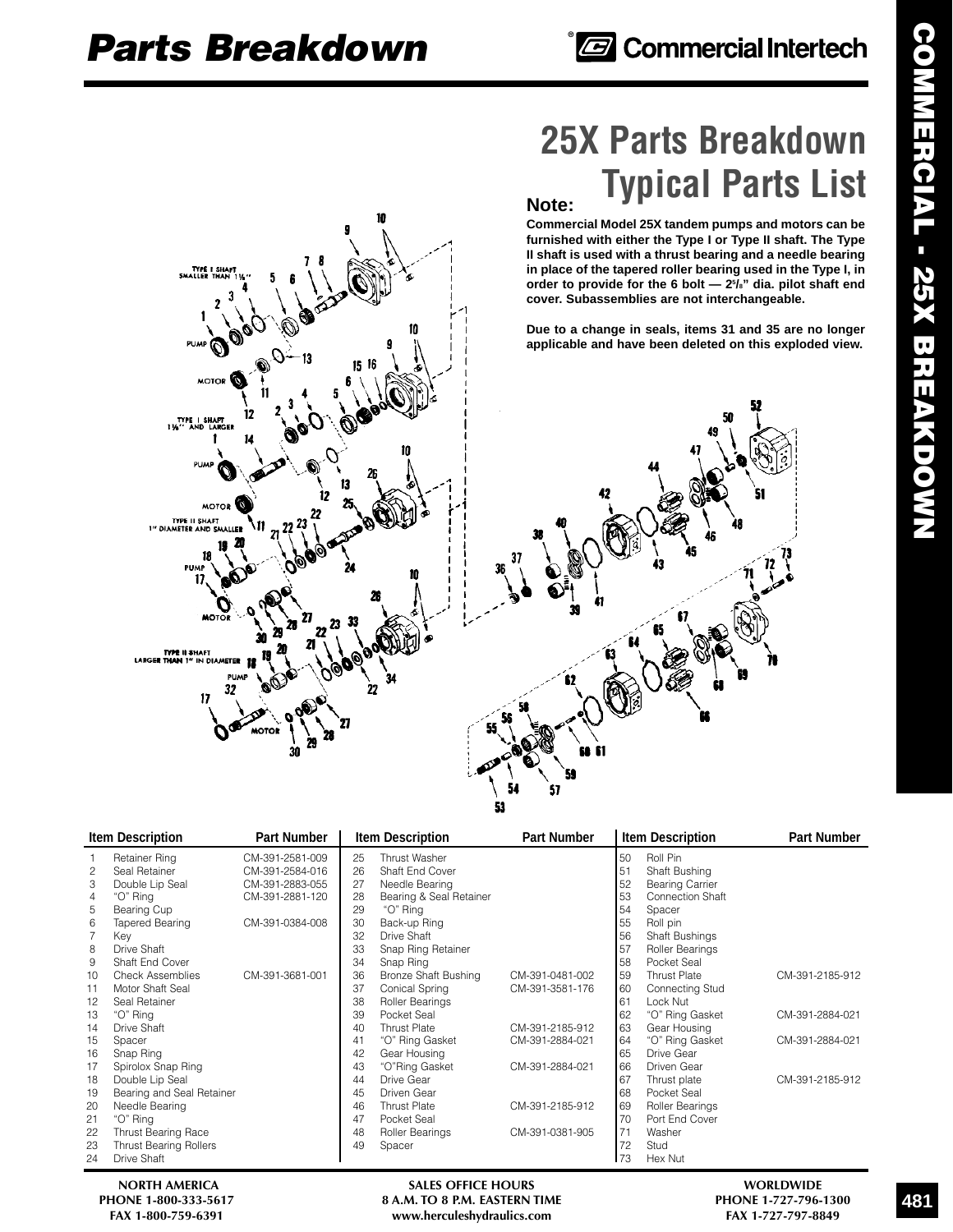# **P30 Parts Breakdown Typical Parts List**

### **Note:**

**This page shows the typical arrangement of a 2-section unit. It may not be pictorially correct and is not to scale.**

**Plug 5 in position B gives clockwise rotation.**

**Plug 5 in position A gives counter-clockwise rotation.**

**Check valves in both positions give bi-directional rotation.**



| <b>Item</b> | <b>Description</b>       | <b>Part Number</b> | <b>Item</b> | <b>Description</b>     | <b>Part Number</b> |
|-------------|--------------------------|--------------------|-------------|------------------------|--------------------|
|             | Snap Ring                | CM-391-2686-063    | 10          | Integral Drive Shaft   | See Option List    |
| 2           | Outboard Bearing         | CM-391-0381-040    |             | and Gear Set           |                    |
| 3           | Seal (Pump)              | CM-391-2883-058    | 11          | Gasket Seals           | CM-391-2884-050    |
|             | Hi Pressure Seal (Motor) | CM-391-2883-119    | 12          | Gear Housing           | See Option List    |
| 4           | Shaft End Cover          | See Option List    | 13          | <b>Bearing Carrier</b> | See Option List    |
| 5           | <b>Check Assemblies</b>  | CM-391-3681-001    | 14          | Connecting Shaft       | See Option List    |
|             | Plug                     | CM-391-2286-004    | 15          | Matched Gear Set       | See Option List    |
| 6           | Ring Seals               | CM-391-2585-006    | 16          | Gear Housing           | See Option List    |
|             | Roller Bearings          | CM-391-0381-906    | 17          | Port End Cover         | See Option List    |
| 8           | Pocket Seals             |                    | 18          | Washers                |                    |
| 9           | <b>Thrust Plates</b>     | CM-391-2185-913    | 19          | Studs or Cap Screws    |                    |
|             |                          |                    | 20          | Nuts                   |                    |
|             |                          |                    |             |                        |                    |

482

WORLDWIDE **SALES OFFICE HOURS** SALES SEEN TIME THE SALES OF SALES OF SALES OF SALES OF SALES OF SALES OF SALES OF SALES OF SALES ASSEERN TIME THE SALES ASSEERN TIME SALES ASSEERN TIME SALES OF SALES ASSEERN TIME SALES OF S PHONE 1-727-796-1300 **8 A.M. TO 8 P.M. EASTERN TIME** PHONE 1-800-333-561<br>FAX 1-727-797-8849 **RAX 1-800-759-6391**  $www. herculeshydraulics.com$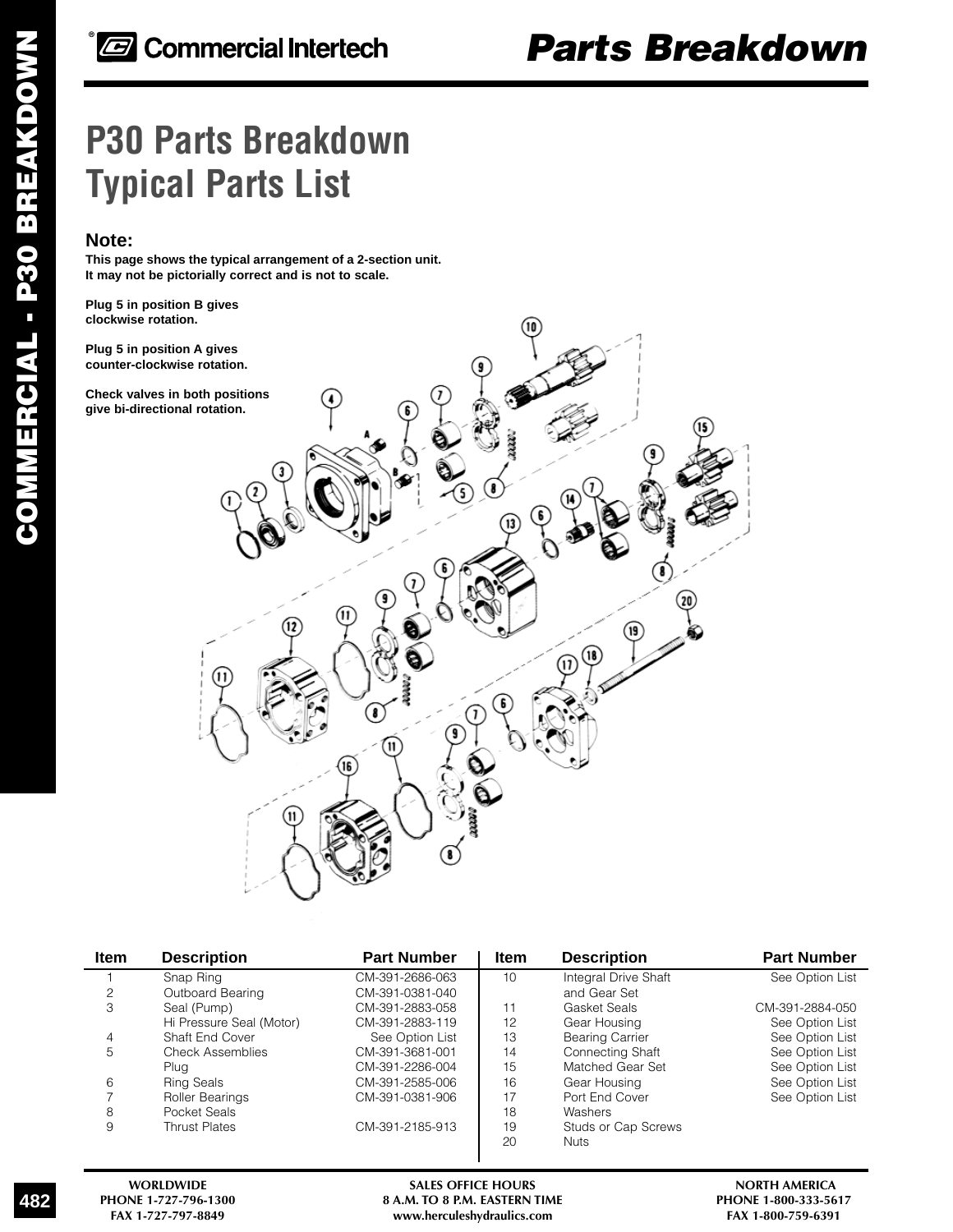# **P31 Parts Breakdown Typical Parts List**

### **Note:**

**This page shows the typical arrangement of a 2-section unit. It may not be pictorially correct and is not to scale.**

**Plug 5 in position B gives clockwise rotation.**

**Plug 5 in position A gives counter-clockwise rotation.**

**Check valves in both positions give bi-directional rotation.**



| <b>Item</b> | <b>Description</b>                   | <b>Part Number</b> | <b>Item</b> | <b>Description</b>      | <b>Part Number</b> |
|-------------|--------------------------------------|--------------------|-------------|-------------------------|--------------------|
|             | Snap Ring                            | CM-391-2686-063    |             | Gasket Seals            | CM-391-2884-050    |
| 2           | Outboard Bearing                     | CM-391-0381-040    | 12          | Gear Housing            | See Option List    |
| 3           | Seal (Pump)                          | CM-391-2883-058    | 12A         | Dowel Pins              | CM-391-2082-032    |
|             | Hi Pressure Seal (Motor)             | CM-391-2883-119    | 13          | <b>Bearing Carrier</b>  | See Option List    |
| 4           | Shaft End Cover                      | See Option List    | 14          | <b>Connecting Shaft</b> | See Option List    |
| 5           | Check Assemblies                     | CM-391-3681-001    | 15          | Matched Gear Set        | See Option List    |
|             | Plua                                 | CM-391-2286-004    | 16          | Gear Housing            | See Option List    |
| 6           | <b>Ring Seals</b>                    | CM-391-2585-006    | 16A         | Dowel Pins              | CM-391-2082-032    |
|             | <b>Roller Bearings</b>               | CM-391-0381-906    | 17          | Port End Cover          | See Option List    |
| 8           | Pocket Seals                         |                    | 18          | Washers                 |                    |
| 9           | <b>Thrust Plates</b>                 | CM-391-2185-913    | 19          | Studs or Cap Screws     |                    |
| 10          | Integral Drive Shaft<br>and Gear Set | See Option List    | 20          | <b>Nuts</b>             |                    |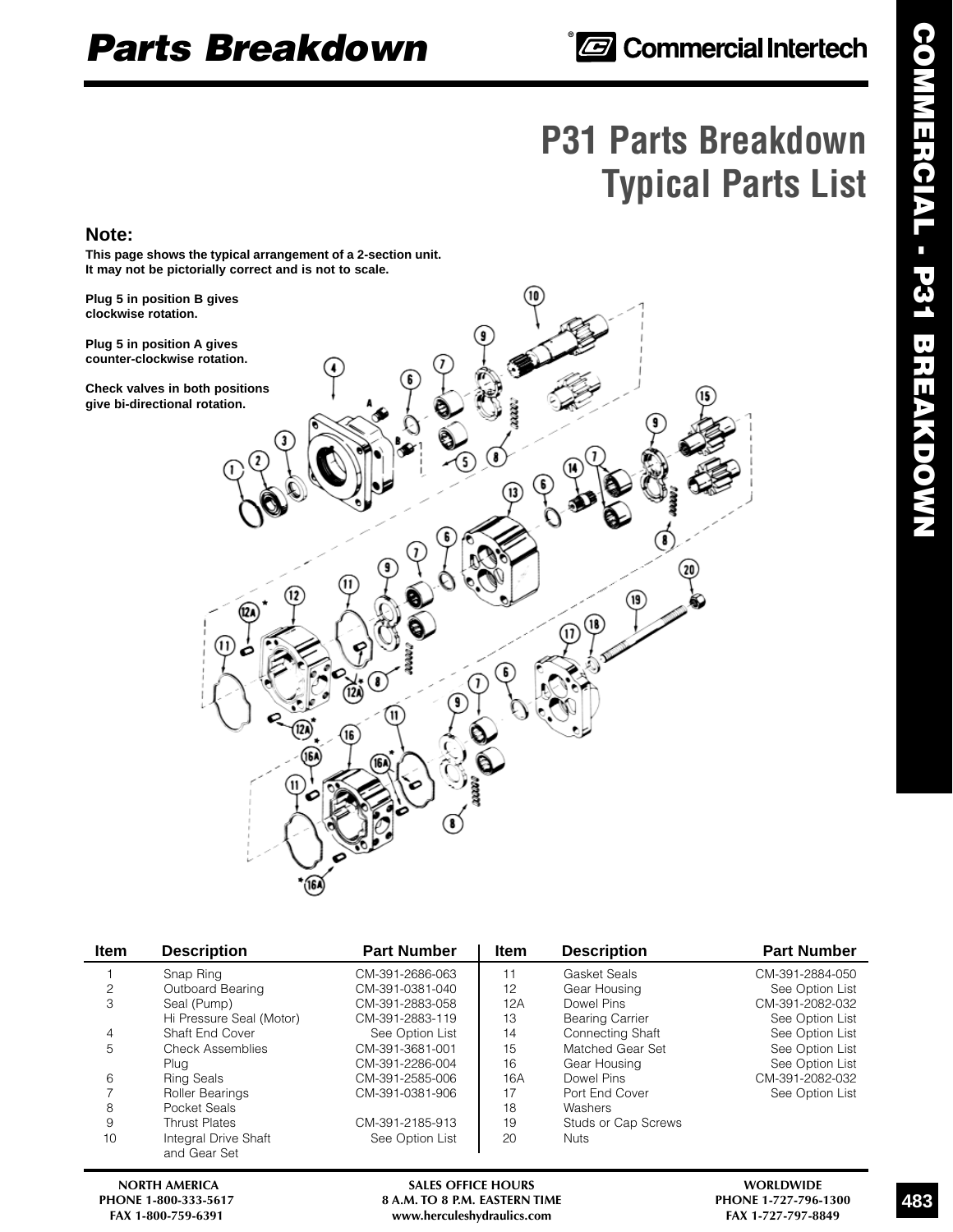# **37X Parts Breakdown Typical Parts List**



| <b>Item</b>    | <b>Description</b>                 | <b>Part Number</b> | <b>Item</b> | <b>Description</b>                   | <b>Part Number</b> |
|----------------|------------------------------------|--------------------|-------------|--------------------------------------|--------------------|
|                | Retainer Ring                      | CM-391-2581-008    | 25          | Connector Shaft                      |                    |
| $\overline{c}$ | Seal Retainer                      | CM-391-2548-015    | 26          | <b>Bearing Carrier</b>               |                    |
| 3              | Double Lip Seal (Shaft Seal-Pumps) | CM-391-2883-052    | 27          | Roll pin                             |                    |
|                | "O" Ring                           | CM-391-2881-127    | 28          | Shaft Bushing                        | CM-391-0481-004    |
| 5              | <b>Tapered Roller Bearing</b>      | CM-391-0384-006    | 29          | Bearings                             |                    |
| 6              | Drive Shaft                        |                    | 30          | <b>Thrust Plate</b>                  |                    |
|                | Shaft End Cover                    |                    | 31          | Pocket Seal                          |                    |
| 8              | Shaft Bushing (Bronze)             | CM-391-0481-001    | 32          | Spacer                               |                    |
| 9              | Conical Spring                     | CM-391-3581-172    | 33          | <b>Matched Gears</b>                 |                    |
| 10             | Set Screw                          |                    | 34          | Gasket Seal                          |                    |
| 11             | <b>Check Assemblies</b>            | CM-391-3681-001    | 35          | Gear Housing                         |                    |
| 12             | Bearings                           |                    | 36          | Gasket Seal                          | CM-391-2884-023    |
| 13             | <b>Thrust Plate</b>                |                    | 37          | Connecting Stud                      |                    |
| 14             | Pocket Seals                       |                    | 38          | Hex Head Nut                         |                    |
| 15             | Spacer                             |                    | 39          | Studs                                |                    |
| 16             | Matched Gears                      |                    | 40          | <b>Thrust Plate</b>                  |                    |
| 17             | Gasket Seal                        |                    | 41          | Pocket Seals                         |                    |
| 18             | Gear Housing                       |                    | 42          | Bearings                             |                    |
| 19             | Gasket Seal                        |                    | 43          | Port End Cover                       |                    |
| 20             | <b>Thrust Plate</b>                | CM-391-2185-909    | 44          | Washer                               |                    |
| 21             | Pocket Seals                       |                    | 45          | Hex Head Nut                         |                    |
| 22             | Bearing                            | CM-391-0381-904    | 46          | Seal Retainer                        | CM-391-2581-004    |
| 23             | Roll Pin                           |                    | 47          | Hi Pressure Seal (shaft seal-motors) | CM-391-2883-094    |
| 24             | Shaft Bushing                      |                    |             |                                      |                    |

484

WORLDWIDE **SALES OFFICE HOURS** SALES OF MELLES OF SALES OF THE SALES OF THE SALES OF THE SALES OF THE SALES OF THE SALES OF THE SALES OF THE SALES OF THE SALES OF THE SALES OF THE SALES OF THE SALES OF THE SALES OF THE SAL PHONE 1-727-796-1300 **8 A.M. TO 8 P.M. EASTERN TIME** PHONE 1-800-333-561<br>FAX 1-727-797-8849 **RAX 1-800-759-6391**  $www. herculeshydraulics.com$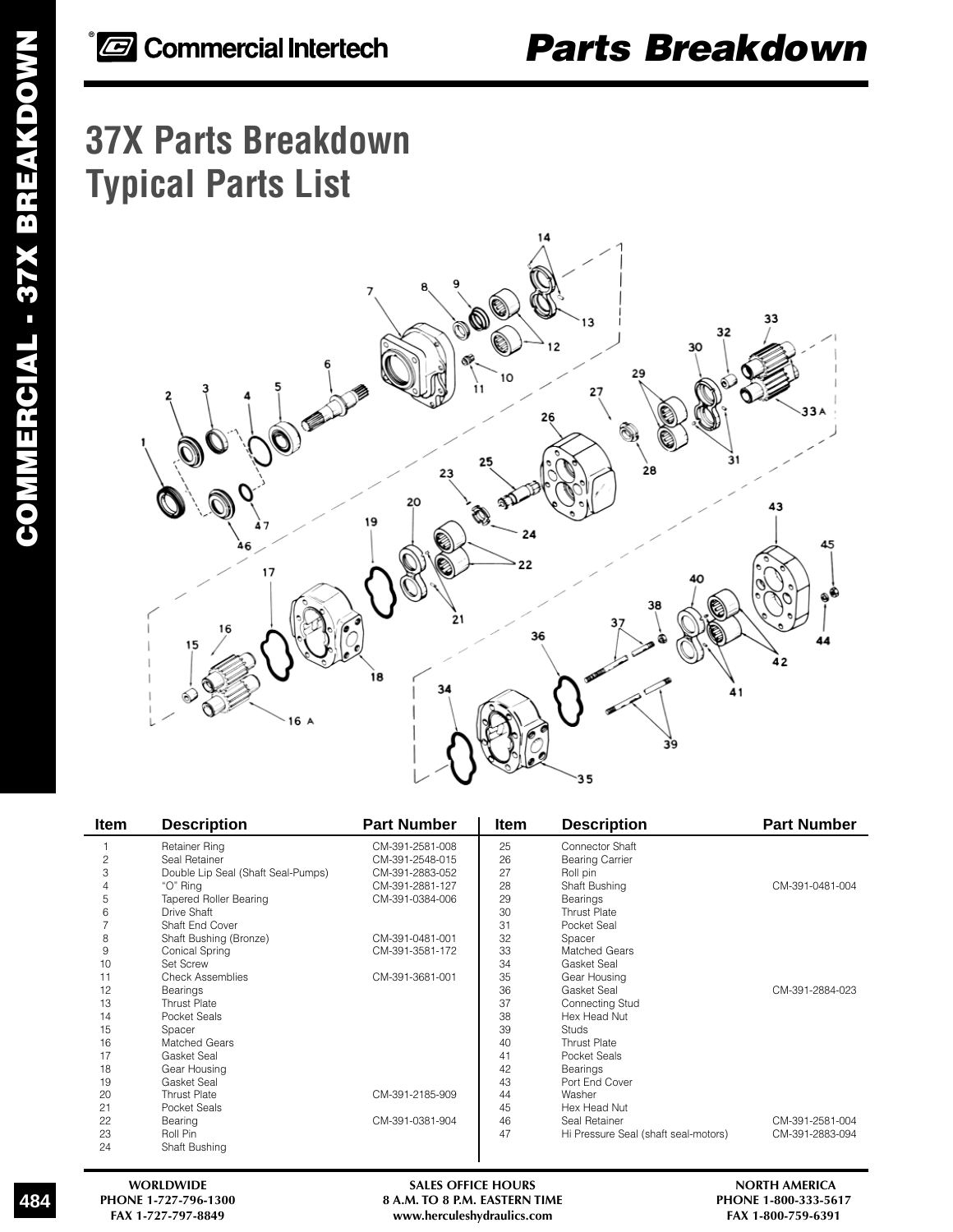# **P50 Parts Breakdown Typical Parts List**

### **Note:**

**This page shows the typical arrangement of a 2-section unit. It may not be pictorially correct and is not to scale.**

**Plug 5 in position B gives clockwise rotation.**

**Plug 5 in position A gives counter-clockwise rotation.**

**Check valves in both positions give bi-directional rotation.**



| Item | <b>Description</b>       | <b>Part Number</b> | Item | <b>Description</b>     | <b>Part Number</b> |
|------|--------------------------|--------------------|------|------------------------|--------------------|
|      | Snap Ring                | CM-391-2686-065    | 10   | Integral Drive Shaft   | See Option List    |
| 2    | Outboard Bearing         | CM-391-0381-077    |      | and Gear Set           |                    |
| 3    | Seal (Pump)              | CM-391-2883-103    | 11   | Gasket Seals           | CM-391-2884-021    |
|      | Hi Pressure Seal (Motor) | CM-391-2883-115    | 12   | Gear Housing           | See Option List    |
| 4    | Shaft End Cover          | See Option List    | 13   | <b>Bearing Carrier</b> | See Option List    |
| 5    | <b>Check Assemblies</b>  | CM-391-3681-001    | 14   | Connecting Shaft       | See Option List    |
|      | Plua                     | CM-391-2286-004    | 15   | Matched Gear Set       | See Option List    |
| 6    | <b>Ring Seals</b>        | CM-391-2585-009    | 16   | Gear Housing           | See Option List    |
|      | <b>Roller Bearings</b>   | CM-391-0381-905    | 17   | Port End Cover         | See Option List    |
| 8    | Pocket Seals             |                    | 18   | Washers                |                    |
| 9    | <b>Thrust Plates</b>     | CM-391-2185-912    | 19   | Studs or Cap Screws    |                    |
|      |                          |                    | 20   | <b>Nuts</b>            |                    |
|      |                          |                    |      |                        |                    |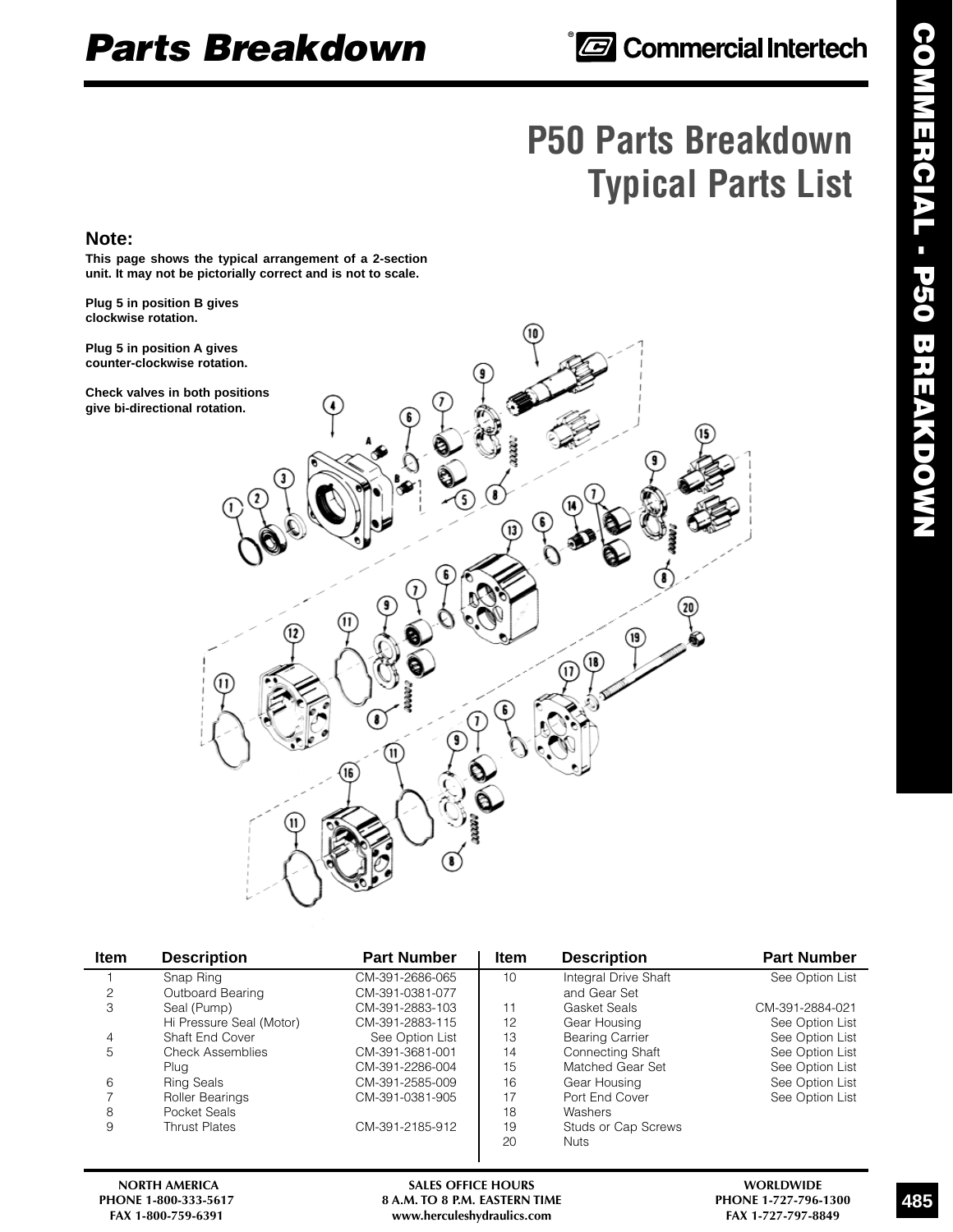# **P51 Parts Breakdown Typical Parts List**

### **Note:**

**This page shows the typical arrangement of a 2-section unit. It may not be pictorially correct and is not to scale.**

**Plug 5 in position B gives clockwise rotation.**

**Plug 5 in position A gives counter-clockwise rotation.**

**Check valves in both positions give bi-directional rotation.**



| <b>Item</b> | <b>Description</b>       | <b>Part Number</b> | <b>Item</b> | <b>Description</b>     | <b>Part Number</b> |
|-------------|--------------------------|--------------------|-------------|------------------------|--------------------|
|             | Snap Ring                | CM-391-2686-065    | 11          | Gasket Seals           | CM-391-2884-021    |
| 2           | Outboard Bearing         | CM-391-0381-077    | 12          | Gear Housing           | See Option List    |
| 3           | Seal                     | CM-391-2883-103    | 12A         | Dowel Pins             | CM-391-2082-032    |
|             | Hi Pressure Seal (Motor) | CM-391-2883-115    | 13          | <b>Bearing Carrier</b> | See Option List    |
| 4           | Shaft End Cover          | See Option List    | 14          | Connecting Shaft       | See Option List    |
| 5           | <b>Check Assemblies</b>  | CM-391-3681-001    | 15          | Matched Gear Set       | See Option List    |
|             | Plua                     | CM-391-2286-004    | 16          | Gear Housing           | See Option List    |
| 6           | <b>Ring Seals</b>        | CM-391-2585-009    | 16A         | Dowel Pins             | CM-391-2082-032    |
|             | Roller Bearings          | CM-391-0381-905    | 17          | Port End Cover         | See Option List    |
| 8           | Pocket Seals             |                    | 18          | Washers                |                    |
| 9           | <b>Thrust Plates</b>     | CM-391-2185-912    | 19          | Studs or Cap Screws    |                    |
| 10          | Integral Drive Shaft     | See Option List    | 20          | <b>Nuts</b>            |                    |
|             | and Gear Set             |                    |             |                        |                    |

486

WORLDWIDE **SALES OFFICE HOURS** SALES SEEN TIME THE SALES OF SALES OF SALES OF SALES OF SALES OF SALES OF SALES OF SALES OF SALES ASSEERN TIME THE SALES ASSEERN TIME SALES ASSEERN TIME SALES OF SALES ASSEERN TIME SALES OF S PHONE 1-727-796-1300 **8 A.M. TO 8 P.M. EASTERN TIME** PHONE 1-800-333-561<br>FAX 1-727-797-8849 **RAX 1-800-759-6391**  $www. herculeshydraulics.com$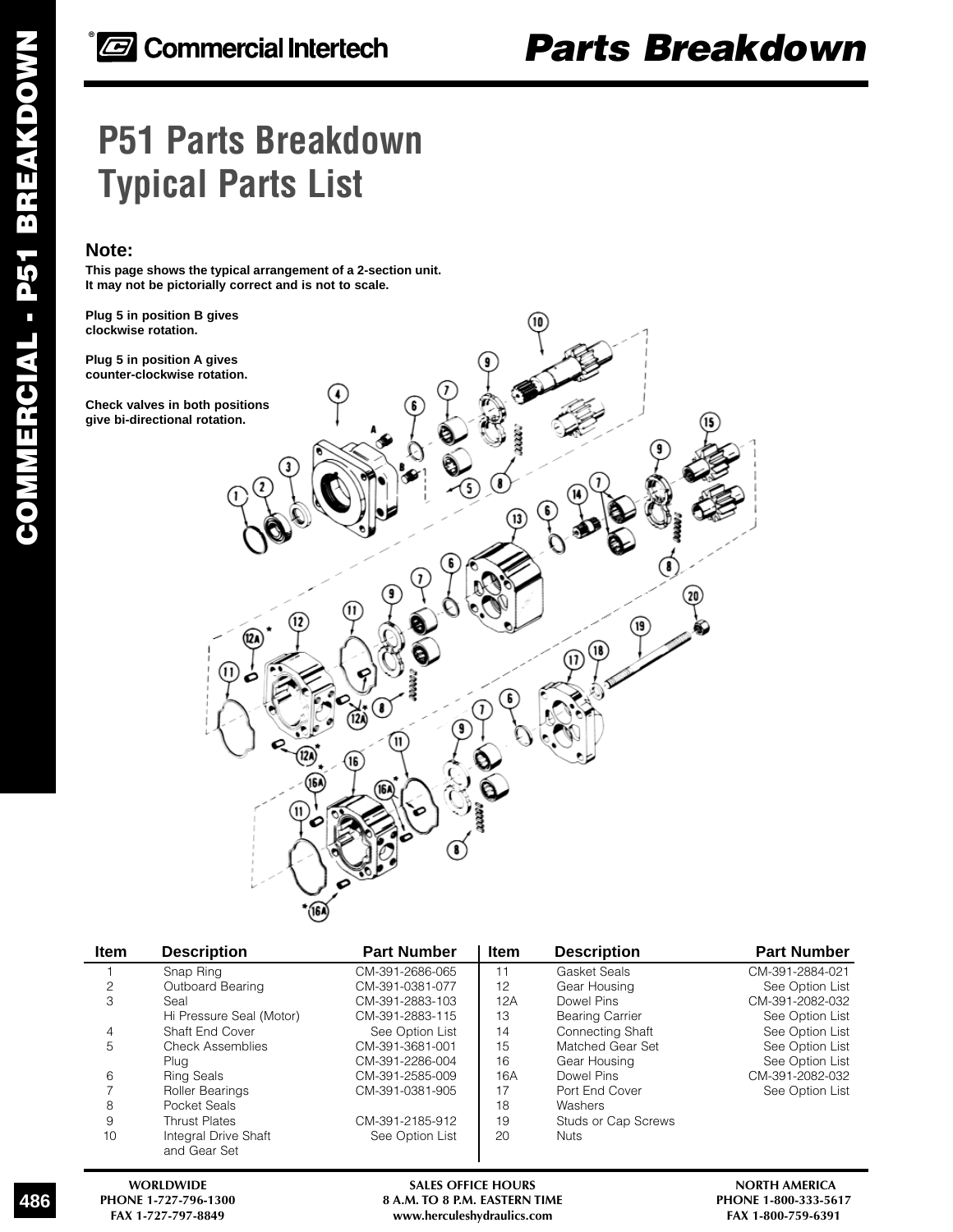# **P75 Parts Breakdown Typical Parts List**

### **Note:**

**Plug 7 in position B gives clockwise rotation.**

**Plug 7 in position A gives counter-clockwise rotation.**

**Check valves in both positions give bi-directional rotation.**



| <b>Item</b> | <b>Description</b>            | <b>Part Number</b>                 | <b>Item</b> | <b>Description</b>                   | <b>Part Number</b> |
|-------------|-------------------------------|------------------------------------|-------------|--------------------------------------|--------------------|
| 2           | Snap Ring<br>Outboard Bearing | CM-391-2686-025<br>CM-391-0381-078 | 12          | Integral Drive Shaft<br>and Gear Set | See Option List    |
|             | Spacer                        | CM-391-3383-018                    | 13          | Gasket Seals                         |                    |
| 3           | Seal Retainer                 | CM-391-2584-051                    | 14          | Gear Housing                         | See Option List    |
| 4           | "O" Rina                      | CM-391-2881-457                    | 15          | <b>Connecting Shaft</b>              | See Option List    |
| 5           | Seal (Pump)                   | CM-391-2883-052                    | 16          | <b>Bearing Carrier</b>               | See Option List    |
|             | Seal (Motor)                  | CM-391-2883-094                    | 17          | Matched Gear Set                     | See Option List    |
| 6           | Shaft End Cover               |                                    | 18          | Gear Housing                         | See Option List    |
|             | <b>Check Assemblies</b>       | CM-391-3681-001                    | 19          | Plug                                 |                    |
|             | Plug                          | CM-391-2286-004                    | 20          | Port End Cover                       |                    |
| 8           | <b>Ring Seals</b>             | CM-391-2585-011                    | 21          | Name Plate                           |                    |
| 9           | Roller Bearings               | CM-391-0381-904                    | 22          | Drive Screws                         |                    |
| 10          | Pocket Seals                  | CM-391-2282-084                    | 23          | Washers                              |                    |
| 11          | <b>Thrust Plates</b>          | CM-391-2185-920                    | 24          | <b>Studs or Cap Screws</b>           |                    |
|             |                               |                                    | 25          | <b>Nuts</b>                          |                    |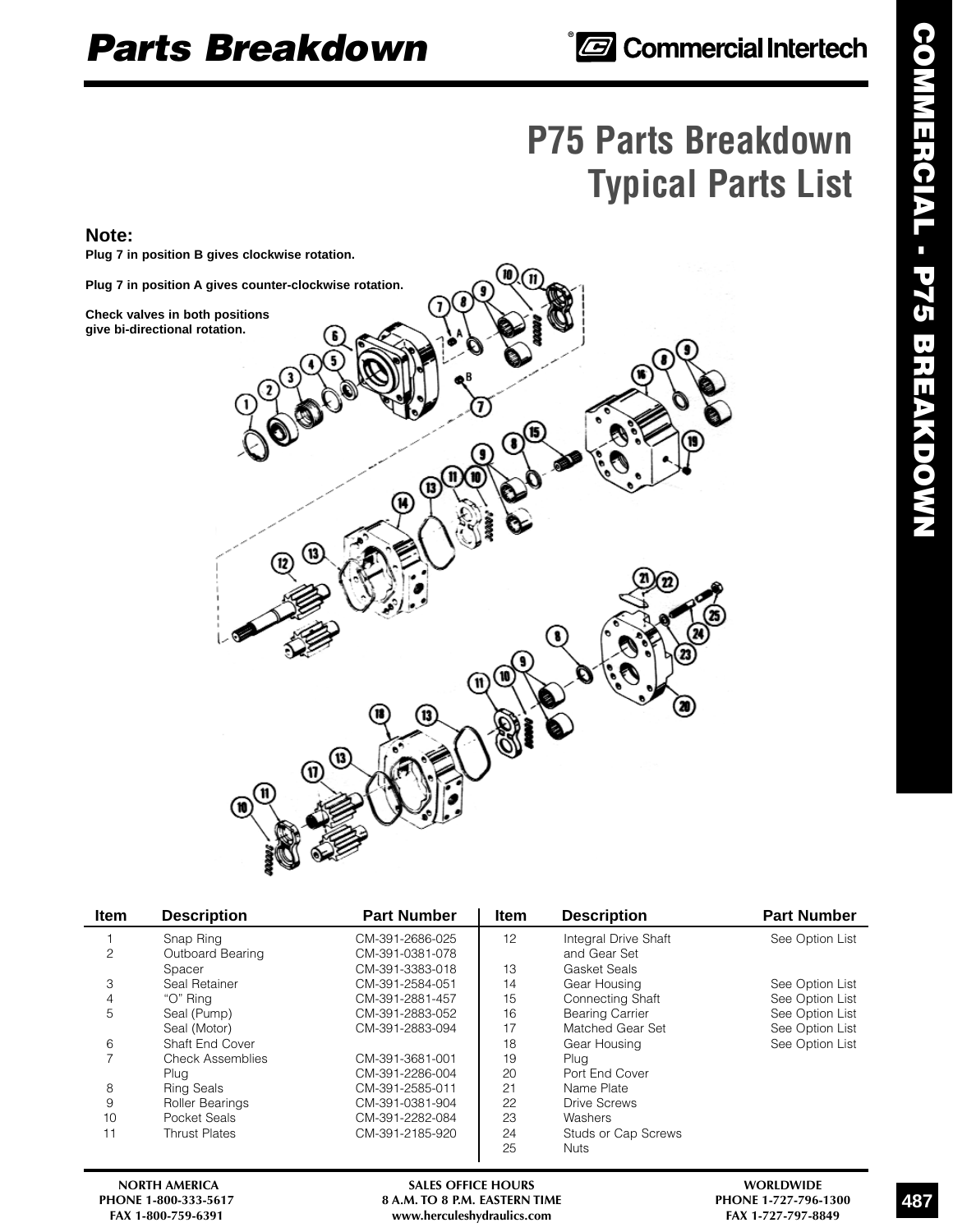# **P76 Parts Breakdown Typical Parts List**

### **Note:**

**This page shows the typical arrangement of a 2-section unit. It may not be pictorially correct and is not to scale.**

**Plug 7 in position B gives clockwise rotation.**

**Plug 7 in position A gives counter-clockwise rotation.**

**Check valves in both positions give bi-directional rotation.**



| <b>Item</b> | <b>Description</b>                   | <b>Part Number</b> | <b>Item</b> | <b>Description</b>     | <b>Part Number</b> |
|-------------|--------------------------------------|--------------------|-------------|------------------------|--------------------|
|             | Snap Ring                            | CM-391-2686-025    | 13          | Gasket Seals           |                    |
| 2           | Outboard Bearing                     | CM-391-0381-078    | 14          | Gear Housing           | See Option List    |
|             | Spacer                               | CM-391-3383-018    | 14A         | Dowel Pins             |                    |
| 3           | Seal Retainer                        | CM-391-2584-051    | 15          | Connecting Shaft       | See Option List    |
| 4           | "O" Ring                             | CM-391-2881-457    | 16          | <b>Bearing Carrier</b> | See Option List    |
| 5           | Seal (Pump)                          | CM-391-2883-052    | 17          | Matched Gear Set       | See Option List    |
|             | Seal (Motor)                         | CM-391-2883-094    | 18          | Gear Housing           | See Option List    |
| 6           | Shaft End Cover                      |                    | 18A         | Dowel Pins             |                    |
|             | <b>Check Assemblies</b>              | CM-391-3681-001    | 19          | Plug                   |                    |
|             | Plug                                 | CM-391-2286-004    | 20          | Port End Cover         |                    |
| 8           | <b>Ring Seals</b>                    | CM-391-2585-011    | 21          | Name Plate             |                    |
| 9           | Roller Bearings                      | CM-391-0381-904    | 22          | <b>Drive Screws</b>    |                    |
| 10          | Pocket Seals                         | CM-391-2282-084    | 23          | Washers                |                    |
| 11          | <b>Thrust Plates</b>                 | CM-391-2185-920    | 24          | Studs or Cap Screws    |                    |
| 12          | Integral Drive Shaft<br>and Gear Set | See Option List    | 25          | <b>Nuts</b>            |                    |

**WORLDWIDE SALES OFFICE HOURS NORTH AMERICA** PHONE 1-727-796-1300 **8 A.M. TO 8 P.M. EASTERN TIME** PHONE 1-800-333-561<br>FAX 1-727-797-8849 www.herculeshydraulics.com FAX 1-800-759-6391  $www. herculeshydraulics.com$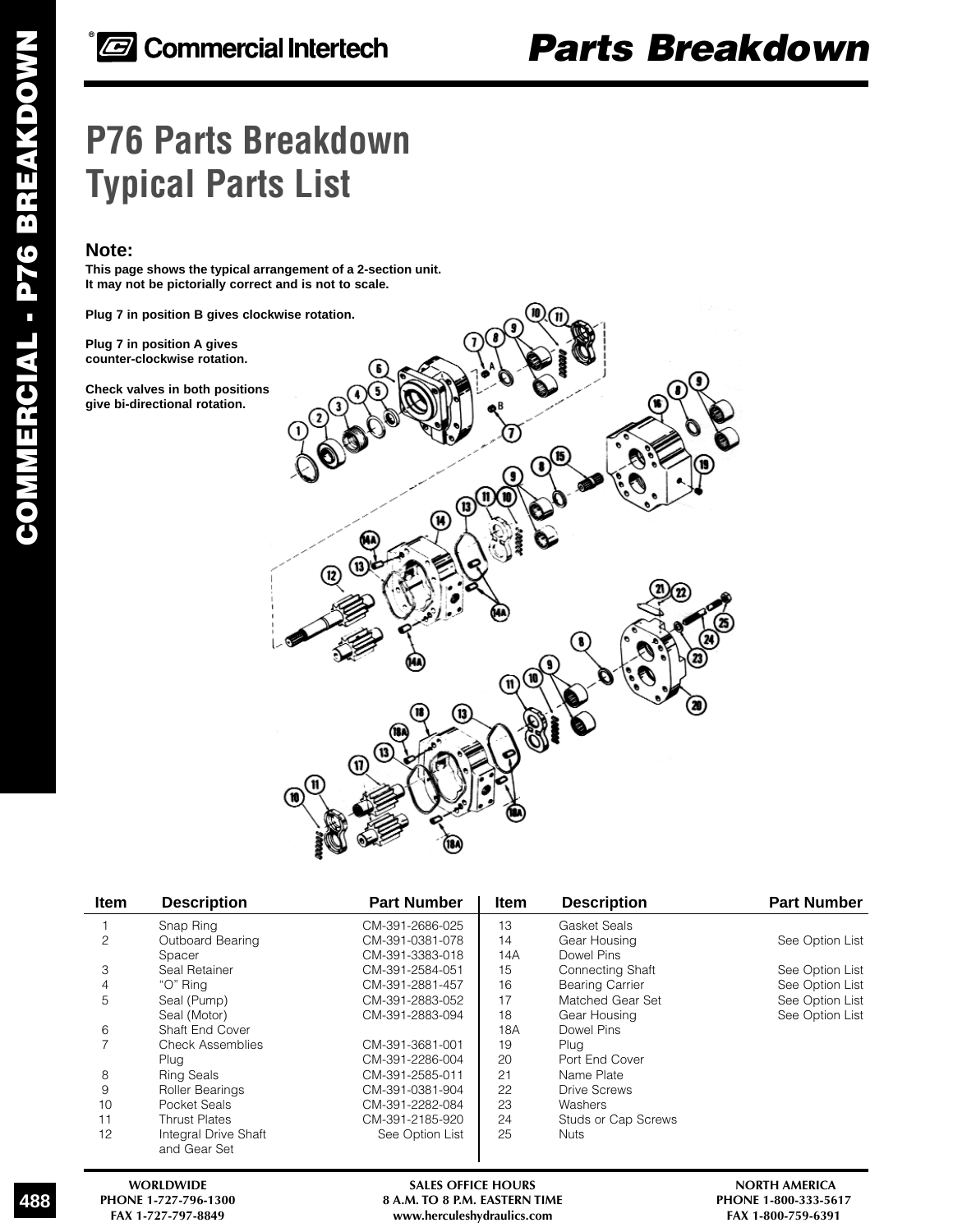# **P330 Parts Breakdown Typical Parts List**

**Note: Plug 5 required in position A and B.**



| <b>Item</b> | <b>Description</b>     | <b>Part Number</b> | Item | <b>Description</b>     | <b>Part Number</b> |
|-------------|------------------------|--------------------|------|------------------------|--------------------|
|             | Snap Ring              | 300-206            | 10   | Gasket Seal            | 580-242            |
|             | Outboard Bearing       | CM-391-0381-040    |      | Dowel Pins (Solid)     | CM-391-2082-032    |
| 3           | Seal                   | CM-391-2883-058    | 12   | Gear Housing           | See Option List    |
| 4           | <b>Shaft End Cover</b> | See Option List    | 13   | <b>Bearing Carrier</b> | See Option List    |
| 5           | Plug                   |                    | 14   | Connection Shaft       | See Option List    |
| 6           | <b>Bushings</b>        | CM-391-0482-306    | 15   | Matched Gear Set       | See Option List    |
|             | Channel Seal           | CM-391-2885-065    | 16   | Gear Housing           | See Option List    |
| 8           | <b>Thrust Plates</b>   | CM-391-2185-956    | 17   | Port End Cover         |                    |
| 9           | Integral Drive Shaft   |                    | 18   | Studs or Cap Screws    |                    |
|             | and Gear Set           |                    | 19   | Washers                |                    |
|             |                        |                    | 20   | <b>Nuts</b>            |                    |

NORTH AMERICA **SALES OFFICE HOURS** MORTH AMERICA **SALES OFFICE HOURS** WORLDWIDE<br>B A.M. TO 8 P.M. EASTERN TIME **PHONE 1-727-796-1300 PHONE 1-800-333-5617 8 A.M. TO 8 P.M. EASTERN TIME PHONE 1-727-796-130**<br>FAX 1-800-759-6391 **PHONE 1-727-797-8849**  $www. herculeshydraulics.com$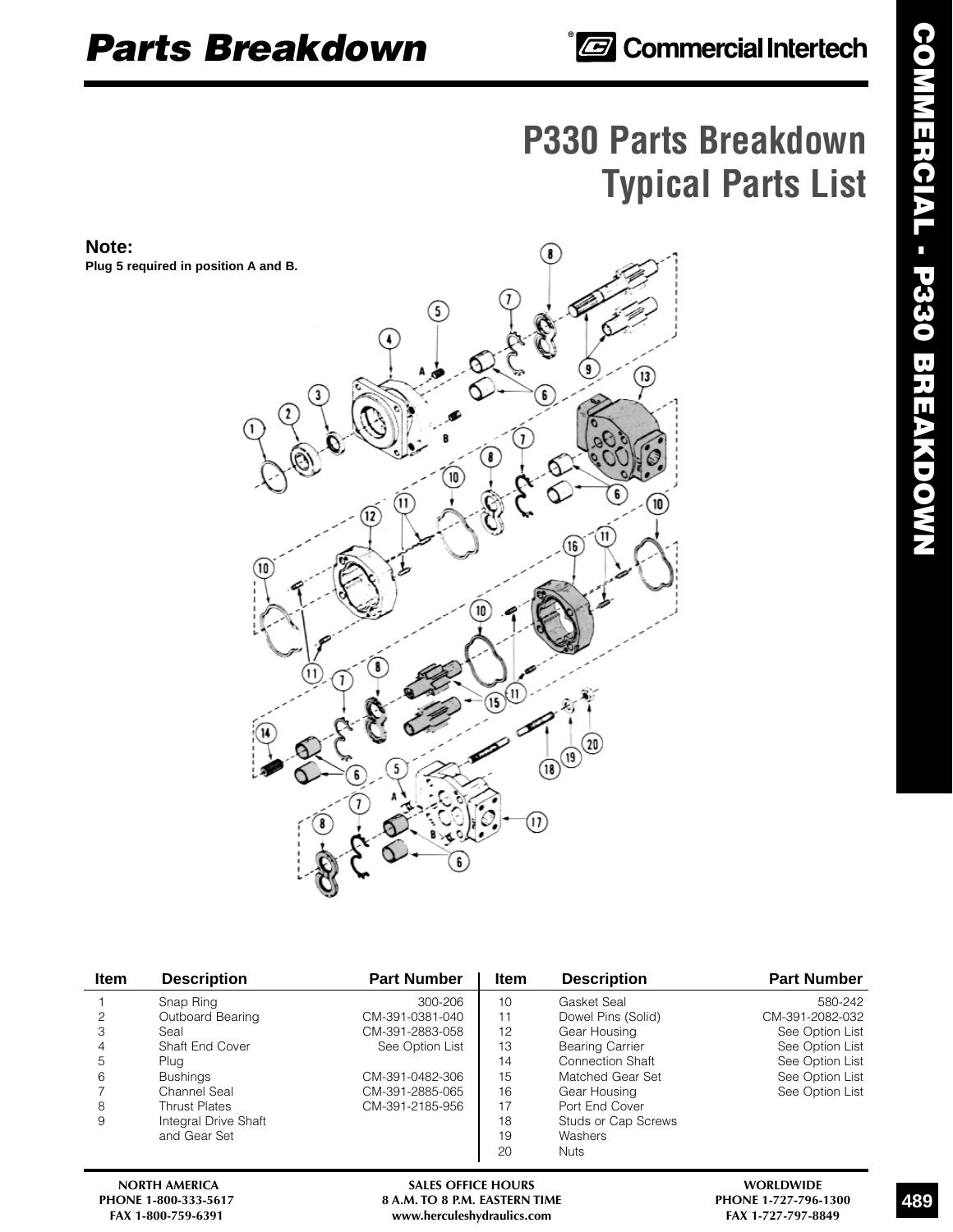# *Parts Breakdown*

# **P350 Parts Breakdown Typical Parts List**

### **Note:**

**Plug 5 in position B gives clockwise rotation.**

**Plug 5 in position A gives counter-clockwise rotation.**



| <b>Item</b> | <b>Description</b>     | <b>Part Number</b> | <b>Item</b> | <b>Description</b>      | <b>Part Number</b> |
|-------------|------------------------|--------------------|-------------|-------------------------|--------------------|
|             | Snap Ring              | WHM-283            | 10          | Gasket Seal             | 580-246            |
| 2           | Outboard Bearing       | CM-391-0381-077    | 11          | Dowel Pins (Solid)      | CM-391-2082-032    |
| 3           | Seal                   | CM-391-2883-103    | 12          | Gear Housing            | See Option List    |
| 4           | <b>Shaft End Cover</b> | See Option List    | 13          | <b>Bearing Carrier</b>  | See Option List    |
| 5           | Plug                   |                    | 14          | <b>Connection Shaft</b> | See Option List    |
| 6           | <b>Bushings</b>        | CM-391-0482-308    | 15          | Matched Gear Set        | See Option List    |
|             | Channel Seal           | CM-391-2885-066    | 16          | Gear Housing            | See Option List    |
| 8           | <b>Thrust Plates</b>   | CM-391-2185-957    | 17          | Port End Cover          |                    |
| 9           | Integral Drive Shaft   |                    | 18          | Studs or Cap Screws     |                    |
|             | and Gear Set           |                    | 19          | Washers                 |                    |
|             |                        |                    | 20          | <b>Nuts</b>             |                    |
|             |                        |                    |             |                         |                    |

490

WORLDWIDE **SALES OFFICE HOURS** SALES OF MELLES OF SALES OF THE SALES OF THE SALES OF THE SALES OF THE SALES OF THE SALES OF THE SALES OF THE SALES OF THE SALES OF THE SALES OF THE SALES OF THE SALES OF THE SALES OF THE SAL **PHONE 1-727-796-1300 8 A.M. TO 8 P.M. EASTERN TIME** PHONE 1-800-333-561<br>FAX 1-727-797-8849 **PHONE 1-800-759-6391**  $www. herculeshydraulics.com$